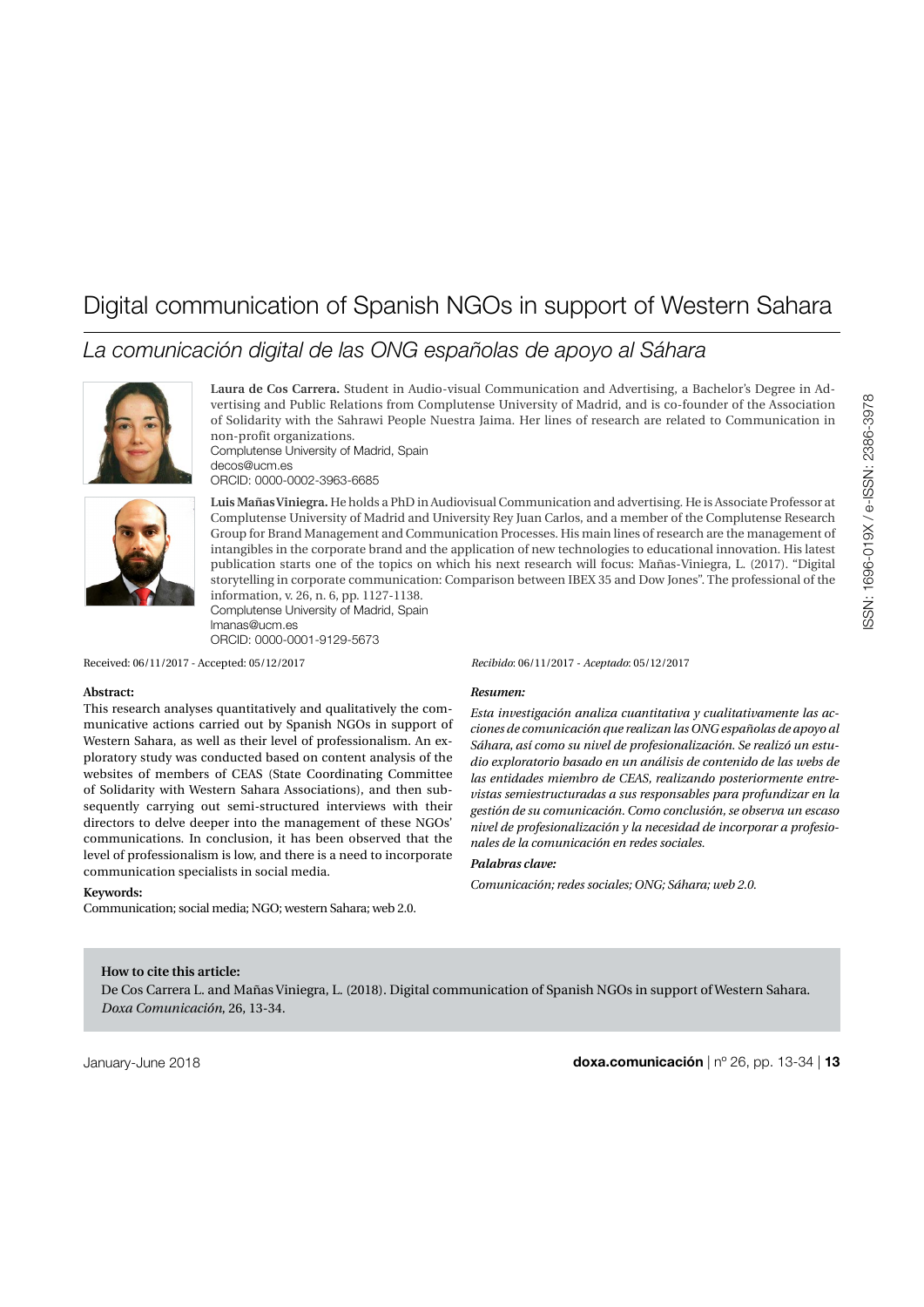# **1. Introduction**

Western Sahara was a Spanish territory from 1884 until 1976. Within the context of decolonization of the African continent, Spain made a commitment to hold a referendum to decide the future of Western Sahara in 1975 under the auspices of the UN (Martín Beristain and González Hidalgo, 2012: 49). This led to a conflict with the annexationist claims of Morocco that ended with the signing of the Madrid Agreements, giving the northern part of Western Sahara to Morocco and the southern part to Mauritania. On February 27, 1976, the Sahrawi people proclaimed the Sahrawi Arab Democratic Republic, which started an armed conflict, pitting three sides against each other for 12 years that resulted in the majority of Sahrawi civilians fleeing toward the Algerian desert where Tindouf refugee camps were constructed. In 1979, Mauritania decided to end the occupation of their part of Western Sahara, but that part was immediately invaded by Morocco who claimed they had a legitimate right to the land, defending the territory with the construction of eight defensive walls in the desert to avoid the return of Sahrawi refugees to the territory (The Observer, 2012: 40).

In 1988, a peace process was initiated that was led by the UN and the Organization for African Unity (OAU), and it was accepted by both parties. A treaty was signed in 1991 that included a ceasefire, the deployment of the UN Security Council in the area, and a transition period toward a referendum of self-determination of Western Sahara, the outcome of which would determine its independence or its integration into Morocco.

Despite the fact that the final date for the referendum was in 1992, discrepancies over the Sahrawi origin of some members of the census (Entrialgo, 2011: 16) led to a stalemate in negotiations. Currently, Western Sahara is a non-autonomous territory with decolonization pending (Um Draiga, 2013). Furthermore, the UN does not recognize the sovereignty exercised by Morocco (UN, 2006: 11), considering it to be an occupying country (Soroeta Liceras, 2005), and it is the last existing colony in Africa (from Currea Lugo, 2011).

Meanwhile, the Sahrawi population has lived in the area occupied by Morocco, where systematic violations of Human Rights has been reported (Amnesty International, 2016: 11), or they have lived in refugee camps, where almost 165,000 people (UNHCR, 2016) depend on international humanitarian aid and continue to wait for a resolution.

The media has great power in determining what issues have an informative interest (Shaw, 1979), and since there has been no significant progress for decades, the media's attention to the situation of the Sahrawi people has declined over the years. Consequently, we find ourselves in a context in which many people, especially young people, are unaware of the existence of the conflict in Western Sahara, despite the fact that in Spain there are numerous Non-Governmental Organizations (NGOs) that encourage the dissemination of this information. Therefore, this research analyses the communication management of Spanish NGOs that support the Western Sahara.

# *1.1. Digital communication of Spanish NGOs*

NGOs come into existence with the aim of promoting cooperation for development based on the awareness of the public and/or the implementation of projects (Latorre Tapis, 2001: 103), without forgetting the importance of stimulating and promoting the processes of social change and citizen participation (Marí Sáez, 2016: 155). To achieve this objective, these organizations, which are included in the so-called third sector, must understand communication as a strategic function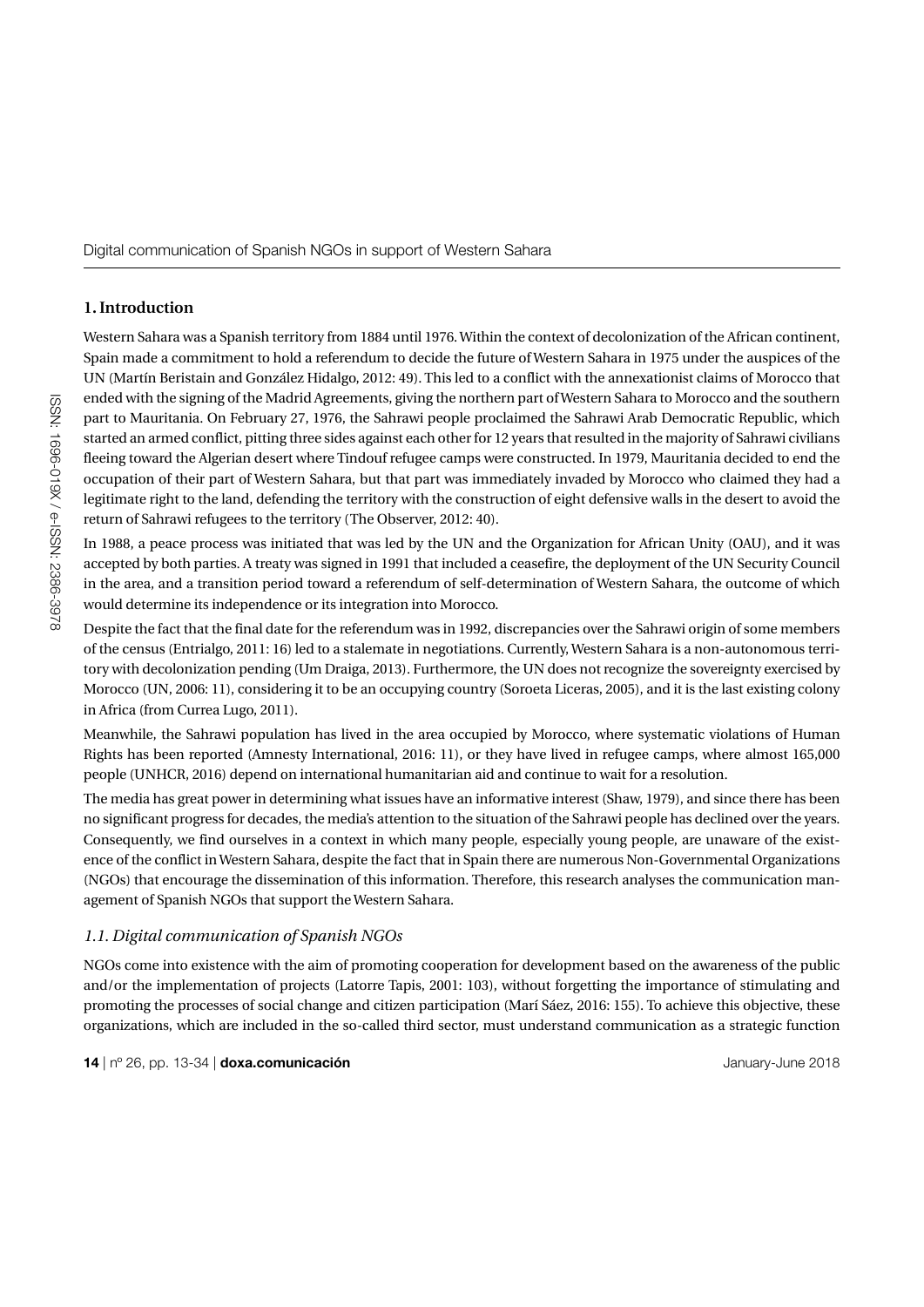(Arroyo Almaraz, 2012: 1, Balas Lara, 2008: 17), and must consider it to be a transversal element capable of raising awareness, generating trust, and creating on their part a reputation as agents of social change (Martín Nieto, 2007: 132, Balas Lara, 2008: 32).

"Communication is an essential part of these organizations because it is linked to their own reason for existence. Thus, as an example, while companies communicate to exist and sell more, non-profit entities exist to communicate for the purpose of creating a better society" (Vidal and Creixams, 2006: 1).

Indeed, NGOs find their reason for being in the transmission of certain values to society, which contribute to making it more democratic, liveable and humane, but "the challenge is to do it with greater professionalism, creativity and efficiency" (Vidal Climent, 2004: 322), despite the fact that communication management is still one of its main shortcomings (Herranz de la Casa, 2010: 108). This situation is particularly worrisome in NGOs with fewer resources and greater difficulties in making themselves known, appearing in the media, and standing out:

"We lack an adequate social communication strategy. We have little capacity to transmit very important problems to society. People don't know us, or don't know much about us. Many times, we don't manage to capture their interest. [...] Social communication is a pending issue in most associations" (Fundación Esplai, 2002: 20).

Despite these social goals, the instrumental and media vision with regard to communication that many of these organizations have is paradoxical, being oriented toward the search for funding (Bernabé, 2001: 145; Balas Lara, 2011: 197). In this scenario, a greater use of new technologies would encourage a change in their communication toward the creation of better content and a greater awareness and participation by the public (Arroyo Almaraz and Martín Nieto, 2011: 46, Arroyo Almaraz, Baladrón Pazos and Martín Nieto, 2013: 85), by taking advantage of a greater diffusion based on direct communication in a flexible way and without high costs (Martín Nieto, 2007: 135, Herranz de la Casa, 2010: 204). Using digital tools would enable communication to be more effective, transparent, participatory, plural, inclusive, and horizontal (Montoliu y Riu, 2012: 11).

Virtually all NGOs currently use a website to introduce themselves, publicize their work, and increase their visibility, but few take advantage of interactivity, immediacy and the new ways of participation offered by the Internet (Arroyo Almaraz and Martín Nieto, 2011: 250, Un Sol Món Foundation, 2002: 22). In this sense, the use of social networks as an instrument of communication for NGOs responds to the needs of this type of organization to use "low-cost digital technologies (webs, social networks, blogs, etc.) that facilitate information tasks, participation or network organization" (Cárcar Benito, 2015: 136, Lema Blanco, Rodríguez Gómez and Barranquero Carretero, 2016: 92), with the aim of obtaining adequate dissemination (Couldry, 2010). In this way, groups as diverse as partners, patrons, volunteers and the media themselves find in the online communication of NGOs a space in which to inform themselves, interact and integrate a solidarity project in which they participate (Soria Ibáñez, 2011: 177).

However, these objectives are difficult to attain if the digital communication of NGOs lacks authentic interactivity (Soria Ibáñez, 2011: 184) to facilitate citizen participation and bi-directional information, essential characteristics of the web 2.0 (O' Reilly, 2005).

To be precise, the maximum expression of this bi-directionality oriented toward social change can be reached by NGOs through social networks, as "they favour the ideas made freely by users, and with these, virality and personal engagement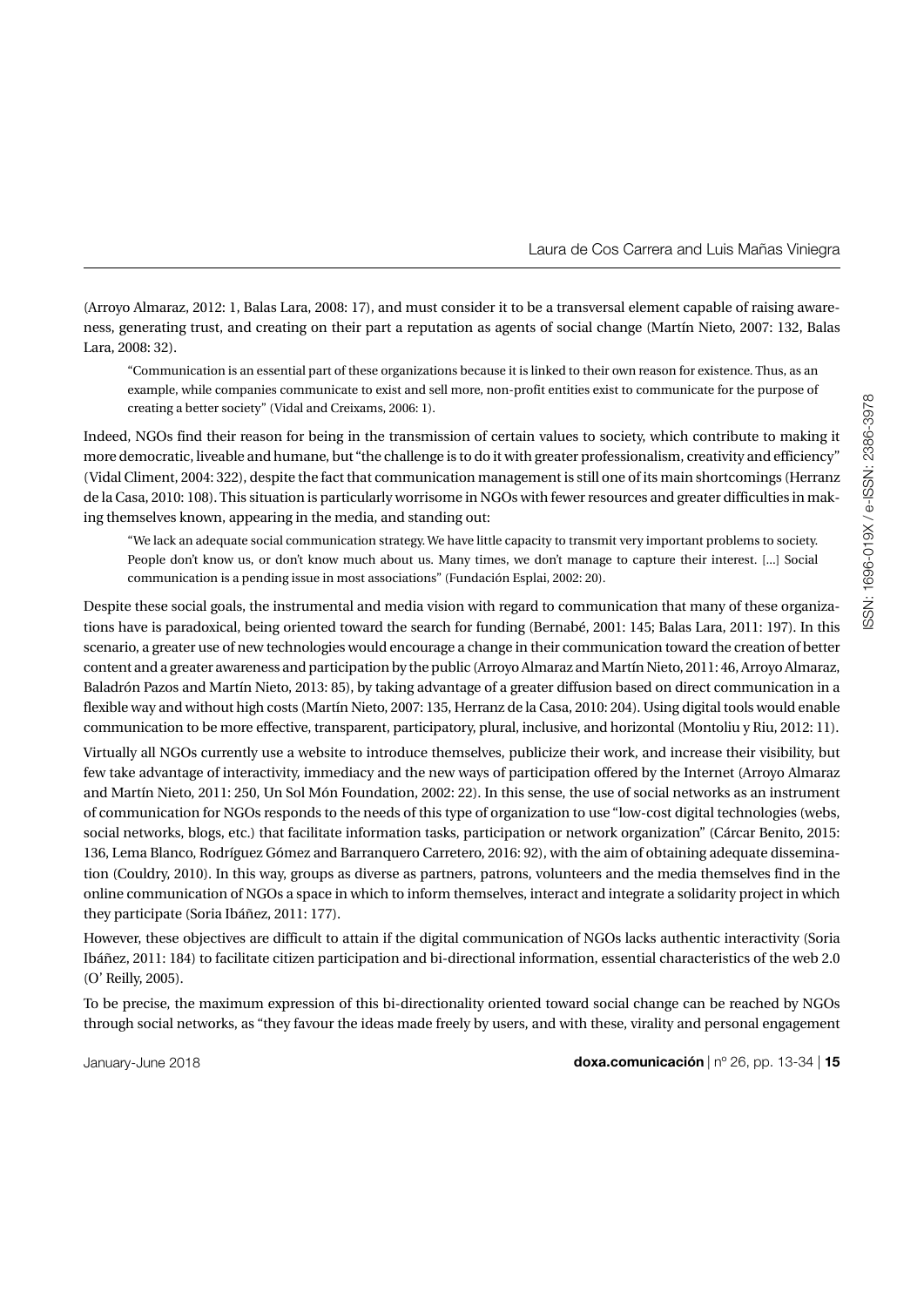are facilitated" (Arroyo Almaraz and Baños González, 2013: 333). The use of social networks is especially indicated due to the fact that "they allow for the transmission of values" (Baraybar Fernández, 2009: 42), and offer users active participation that goes beyond the information they receive (García Galera and del Hoyo Hurtado, 2013)

The late arrival of the professionalization of NGOs in the 1980s (González Luis, 2006: 32), as well as their communication departments from 1990-2000 (Sampedro, Jerez Novara and López Rey, 2002: 264, Soria Ibáñez, 2010: 289), and the scarce amount of people hired for the workforce (Lema Blanco, Rodríguez Gómez and Barranquero Carretero, 2016: 97), and even the lack of support from top management (Arroyo Almaraz, Baladrón Pazos and Martín Nieto, 2013: 85), have all limited the use of social networks in achieving social mobilization. For this reason, the messages disseminated are merely informative and have a "limited ability to capture the attention of the target audience" (Arroyo Almaraz and Baños González, 2013: 351). In any case, there is a polarization between the reactive use of the organizations that have scarce resources and the proactive use by large social organizations (Cammaerts, 2005), driven until 2008 by a cycle of economic growth and considerable public investment (Bahamonde Silva, García Mirón and Martínez Rolán, 2017: 439).

Communication management is a strategic function within the organizations, and is the reason why these organizations "no longer demand exclusively communication professionals, but instead demand professionals who [by means of](https://www.linguee.es/ingles-espanol/traduccion/by+means+of.html) communication manage intangible assets" (Carrillo Durán, 2016: 273). In a context of constant digitalization, organizations must count on the community manager as a director of online communities in which this professional initiates and monitors conversations with audiences, involves them in the goals of the organization, and manages the online reputation (Marquina Arenas, 2012). The profile of community managers in Spanish advertising and public relations agencies is that of "a woman between 25 and 35 years old who has studied journalism, and who has 2 or 3 years of prior experience in digital media, though it is also considered essential to have specific training in communication" (Silva Robles, 2016: 243).

Among social action NGOs, the largest are present on Facebook (96%), Twitter (92%) and YouTube (80%), despite the fact that "the information provided to members, donors and collaborators, as well as the relationships with them, reveals a certain apathy" (Bahamonde Silva, García Mirón and Martínez Rolán, 2017: 444). However, the lack of professionalism and specialized staff in smaller NGOs implies a serious problem in the management of social networks to the extent to which immediacy, or in other words, a permanent update of messages on social networks, gives more credibility to the source among its public (Waterman, Spence and Van de Heide, 2013).

Investigations carried out have demonstrated the benefits that Facebook provides to NGOs in terms of the relationship and interaction with their public (Waters et al., 2009; Lim, 2012), who are invited through the social network to "mobilize and adhere to their demands" (Soria Ibáñez, 2010: 297), highlighting "a high percentage of young people who participate in social networks for solidarity or civic purposes" (García Galera, del Hoyo Hurtado and Fernández Muñoz, 2014: 41). In spite of this, the measurement of the effectiveness of messages on social networks is not a priority among NGOs (Arroyo Almaraz, Baladrón Pazos and Martín Nieto, 2013: 85), and they measure the impact of their web pages in a way that is neither systematic nor rigorous, if they do it at all (Fundación Un Sól Món, 2002: 40).

"Occasionally, it is a paradox to think that many people comment on, and also believe in, the importance of communication, and yet reality contrasts with the scarce resources that are invested to enhance it" (Herranz de la Casa, 2010: 109).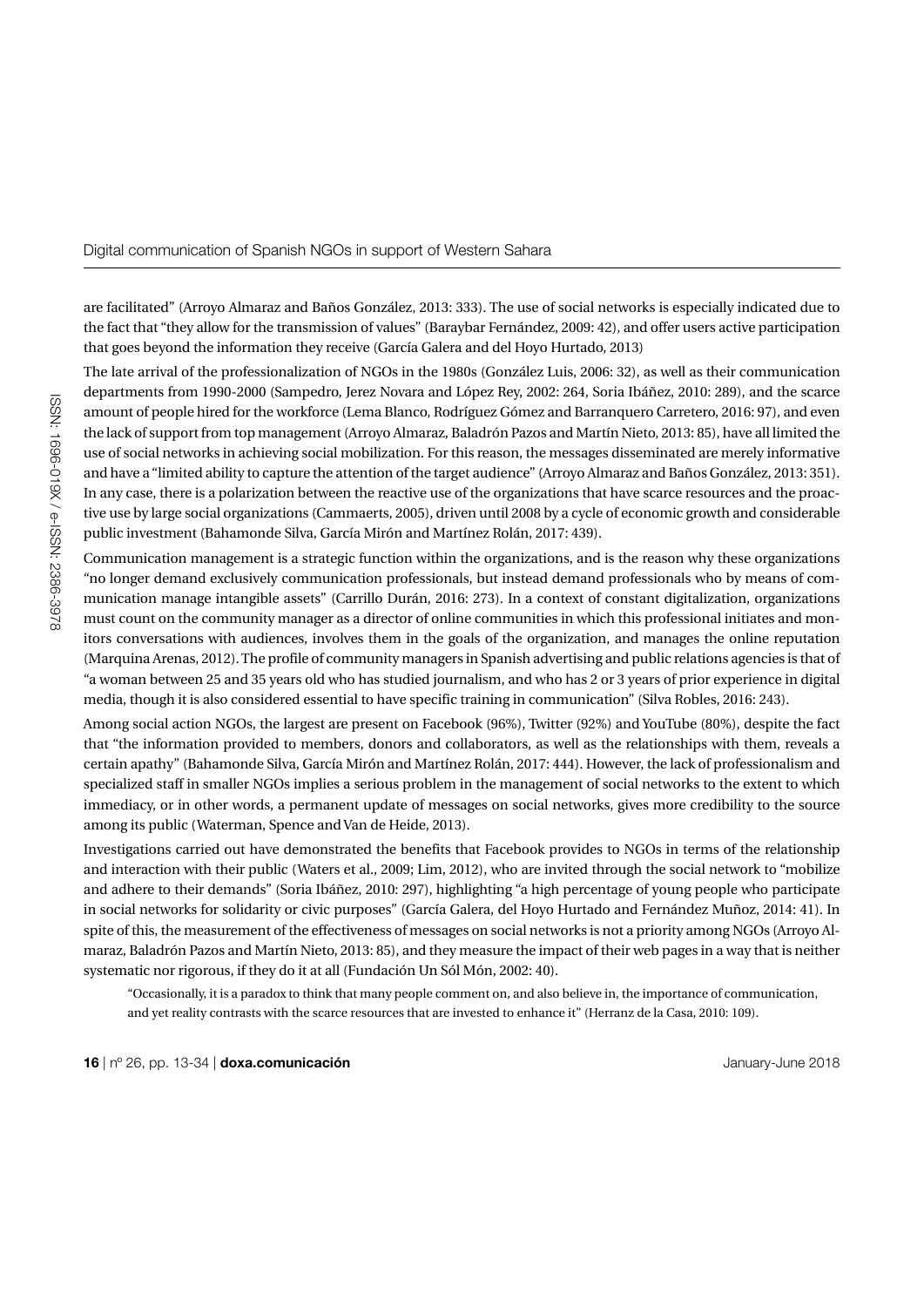All of the shortcomings that have been pointed out affect directly the work carried out by NGOs in support of Western Sahara, and these organizations believe that among the some of the causes of silence in the Spanish media regarding the Sahrawi struggle is the fact that the conflict is very old and has lost interest when compared to others, in addition to the lack of sensitivity of some correspondents in highlighting the issue in their media, and the lack of interest on the part of citizens themselves about the topic (Diario de Mallorca, 2008). The associations themselves recognize that the program for welcoming children in summer has been declining over the years, and Spain has gone from hosting 10,000 children annually at the beginning of the 21st century to 4,500 in 2014, and 3,000 in 2017 (El Confidencial Saharaui, 2017). Therefore, it is essential to improve the management of communication in the sector, which must be consistent in every organization according to the resources they have, both economic and professional.

# **2. Methodology**

This article investigates the communication management of NGOs who support Western Sahara in Spain and their degree of professionalism. The fact that the Sahrawi cause has been falling into oblivion over the years, together with the lack of professionalism in the information provided by the organizations, are the main reasons that justify the suitability of carrying out this study.

The general objective of this research is to analyse the communication actions carried out by solidarity NGOs with the Sahrawi people, as well as the level of professionalism of this communication.

The specific objectives are the following:

- Define the communications of the Sahrawi cause.
- Describe the communication objectives pursued by NGOs in disseminating information regarding the Sahrawi cause.
- Gain knowledge regarding NGOs that support Western Sahara in relation to their use of the web and social networks and the importance they give to online communication.
- Obtain knowledge with regard to the level of professionalism of the information provided by the organizations; identify possible causes; discover the possibilities they have for improving and maximizing the effectiveness of their messages.
- Obtain results regarding communications made by associations and make recommendations, where possible, on how to improve these communications.

The starting hypothesis states that NGOs supporting Western Sahara are untrained in the field of communication.

The methodology used, after conducting a bibliographic review of the state of the issue, was content analysis of web pages and social networks of the organizations that deal with the Sahrawi cause, which was carried out in February 2017. In order to do this, a census was previously conducted regarding the different organizations in our country that share solidarity with Western Sahara, and this was accomplished from the website of the State Coordinating Committee on Solidarity with Western Saharan Associations (CEAS Sahara), in which the 18 federated entities are shown. Of the 18 member associations, we have discarded the option of going deeper into ten of them for some of the following reasons: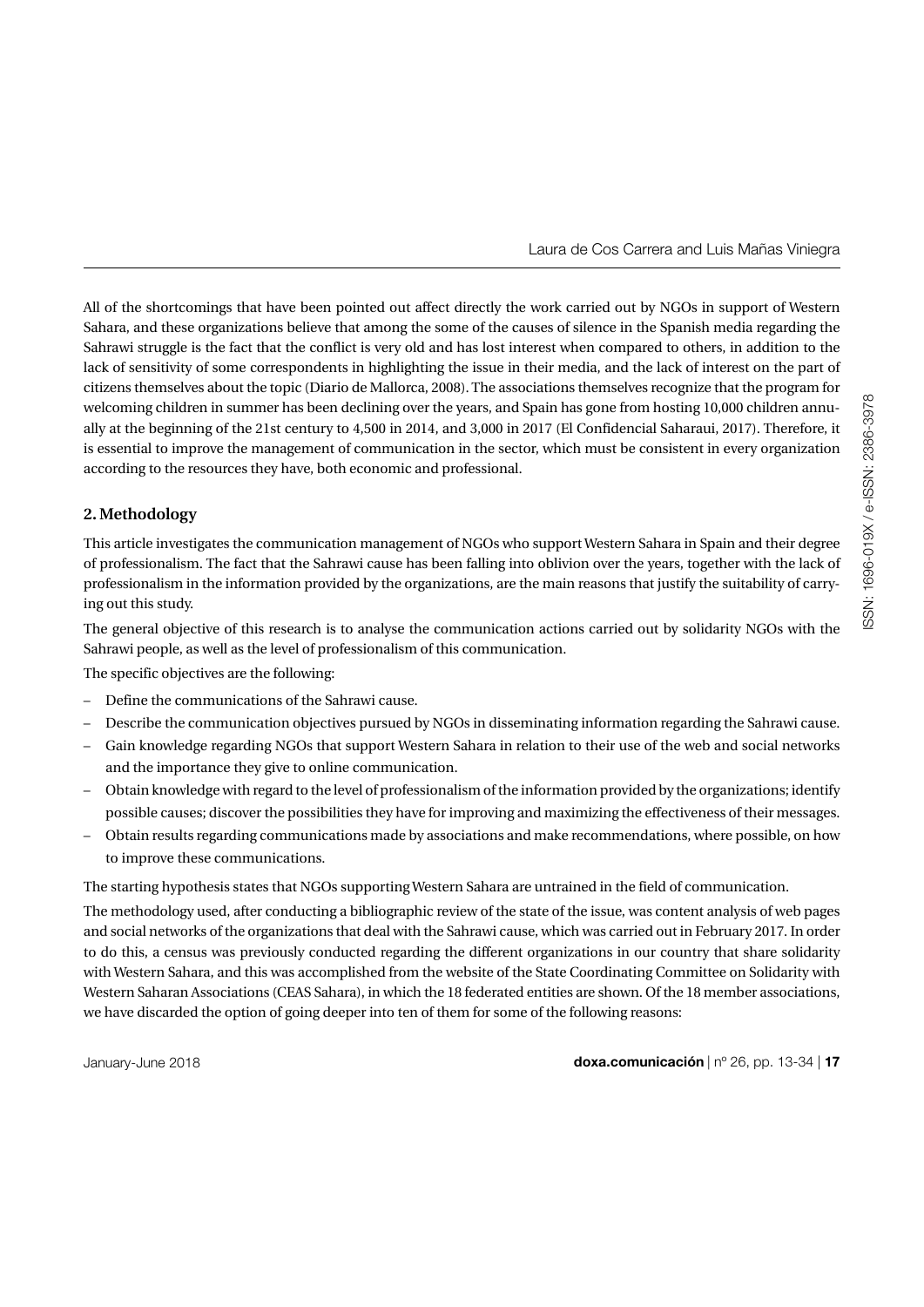- They do not have a web page.
- The contents of the page do not coincide with the association.
- The page provides little information about the organization and its objectives, the contents are limited to news or very specific activities of a regional nature, it does not have social networks, etc.

In any case, these associations do not meet the minimum requirements to allow their communication to be studied. Therefore, eight associations remained along with the Coordinator, or in other words, there was a total of nine organizations to analyse:

- CEAS Sahara State Coordinator of Associations in Solidarity with Western Sahara
- FANDAS Andalusian Federation of Associations in Solidarity with Western Sahara.
- Um Draiga Friends of the Sahrawi People in Aragón.
- AAPSIB Association of Friends of the Sahrawi People of the Balearic Islands.
- *Cantabria por el Sáhara* (Cantabria for Western Sahara)
- FEMAS Federation of Friendship Associations with the Sahrawi People in the Autonomous Region of Madrid.
- SOGAPS Galician Solidarity with the Sahrawi People.
- ANARASD Navarra Association of Friends of the Sahrawi Arab Democratic Republic.
- – Asociación de Amigos y Amigas de la RASD de Álava *(Association of Friends of the SADR of Álava)*

Subsequently, semi-structured interviews were conducted with the heads of each NGO in their capacity as experts in order to delve deeper into the management of their information. The focus of the interviews was to learn more about the communication of the organizations and their level of professionalism. The content of the interviews has been analysed from discursive axes that establish thematic lines within the discursive analysis (Benavides Delgado, 2005). Of the nine associations contacted, two did not send us a response: AAPSIB (Balearic Islands), and FANDAS (Andalusia).

# **3. Results**

# *3.1. Content analysis of web pages*

A figure of 100% of the entities offered information on their web pages related to who they are, their objectives, and a way they can be contacted. A figure of 66.67% have a section dedicated to collaboration, and 88.89% have a section related to their activities agenda, although the majority are not updated or are not being used. It is striking that two of the associations (22.22%), despite having social networks, do not include their access from the webpage. Although some of the others have access, it is difficult to see this, so finding it requires an exhaustive search.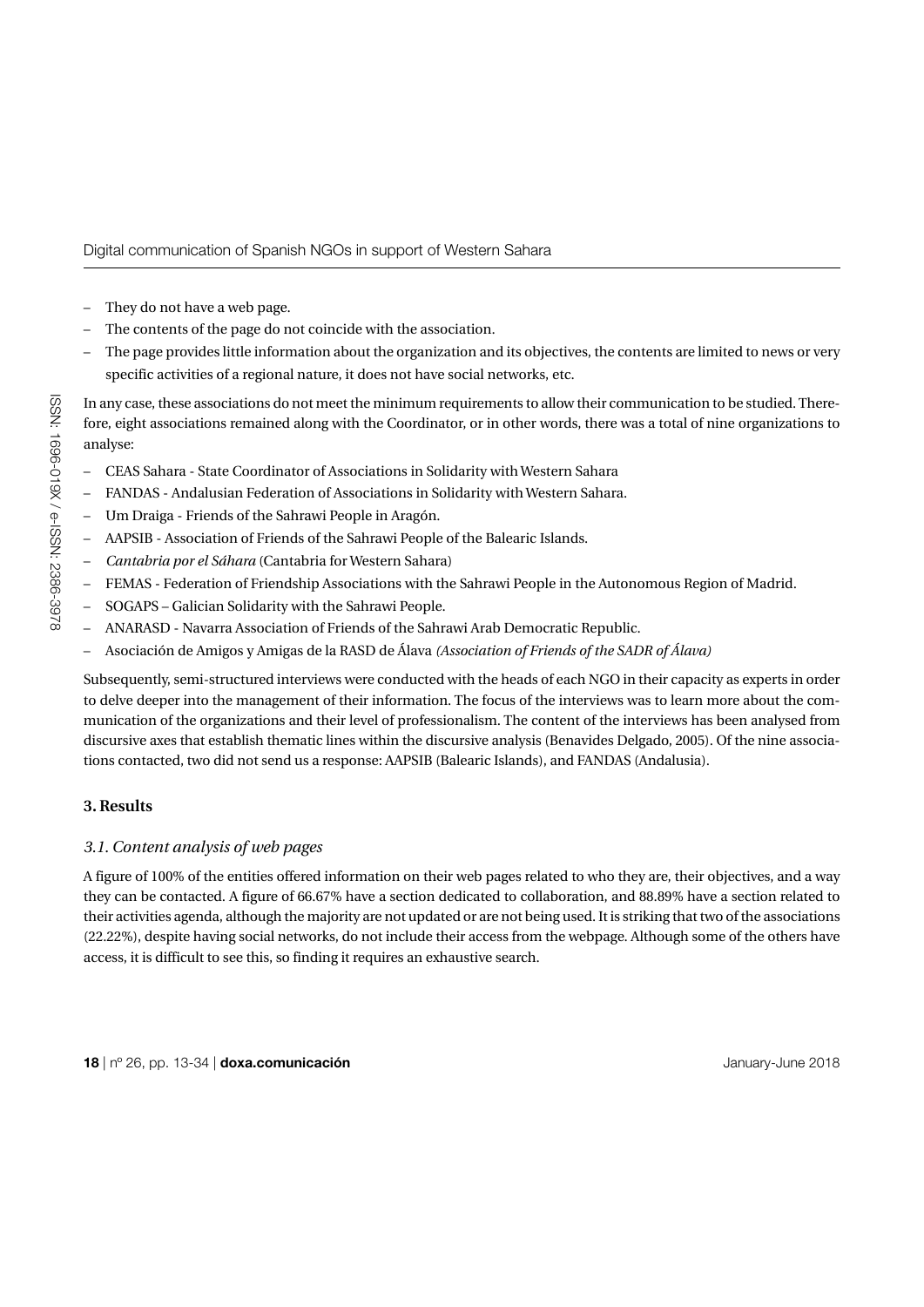| <b>NGO</b>                    | Web<br>page    | Who we<br>are  | <b>Objectives</b> | How to<br>collaborate<br>with us | Contact<br><b>us</b> | Agenda         | Press          | Social<br><b>Networks</b> | Total $(\%)$ |
|-------------------------------|----------------|----------------|-------------------|----------------------------------|----------------------|----------------|----------------|---------------------------|--------------|
| CEAS Sáhara                   | Yes            | Yes            | Yes               | Yes                              | Yes                  | Yes            | Yes            | Yes                       | 100.00       |
| <b>FANDAS</b>                 | Yes            | Yes            | Yes               | N <sub>0</sub>                   | Yes                  | Yes            | Yes            | Yes                       | 87.50        |
| Um Draiga                     | Yes            | Yes            | Yes               | No                               | Yes                  | Yes            | Yes            | Yes                       | 87.50        |
| <b>AAPSIB</b>                 | Yes            | Yes            | Yes               | Yes                              | Yes                  | N <sub>0</sub> | N <sub>0</sub> | Yes                       | 75.00        |
| Cantabria por el Sáhara       | Yes            | Yes            | Yes               | Yes                              | Yes                  | Yes            | Yes            | No                        | 87.50        |
| <b>FEMAS</b>                  | Yes            | Yes            | Yes               | No                               | Yes                  | Yes            | Yes            | No                        | 75.00        |
| <b>FEDESAEX</b>               | Yes            | Yes            | N <sub>0</sub>    | N <sub>0</sub>                   | Yes                  | Yes            | No             | N <sub>0</sub>            | 50.00        |
| <b>SOGAPS</b>                 | Yes            | Yes            | Yes               | Yes                              | Yes                  | Yes            | Yes            | Yes                       | 100.00       |
| <b>ANARASD</b>                | Yes            | Yes            | Yes               | Yes                              | Yes                  | Yes            | No             | Yes                       | 87.50        |
| Asociación Álava              | Yes            | Yes            | Yes               | Yes                              | Yes                  | Yes            | Yes            | Yes                       | 100.00       |
| <b>ACAPS</b> (Catalunya)      | Yes            | Yes            | Yes               | N <sub>0</sub>                   | Yes                  | N <sub>0</sub> | No             | N <sub>0</sub>            | 50.00        |
| Asociación Asturiana          | Yes            | Yes            | No                | No                               | Yes                  | No             | No             | No                        | 37.50        |
| <b>ASOCSPS</b>                | N <sub>0</sub> | N <sub>0</sub> | No                | No                               | N <sub>0</sub>       | N <sub>0</sub> | N <sub>0</sub> | N <sub>0</sub>            | 0.00         |
| <b>ACAPS</b> (Canarias)       | Yes            | N <sub>0</sub> | No                | No                               | Yes                  | N <sub>0</sub> | No             | N <sub>0</sub>            | 25.00        |
| Federación Valencia           | Yes            | No             | No                | No                               | No                   | N <sub>0</sub> | N <sub>0</sub> | No                        | 12.50        |
| Asociación Riojana            | N <sub>0</sub> | N <sub>0</sub> | N <sub>0</sub>    | N <sub>0</sub>                   | N <sub>0</sub>       | N <sub>0</sub> | No             | No                        | 0.00         |
| <b>ANAS</b>                   | Yes            | Yes            | Yes               | N <sub>0</sub>                   | Yes                  | N <sub>0</sub> | No             | N <sub>0</sub>            | 50.00        |
| <b>UACYLSPS</b>               | N <sub>0</sub> | N <sub>0</sub> | N <sub>0</sub>    | N <sub>0</sub>                   | N <sub>0</sub>       | N <sub>0</sub> | No             | N <sub>0</sub>            | 0.00         |
| Delegación Castilla-La Mancha | No             | No             | No                | No                               | No                   | No             | No             | No                        | 0.00         |
| Total $(\%)$                  | 78.95          | 68.42          | 57.89             | 31.58                            | 73.68                | 47.37          | 36.84          | 36.84                     |              |

**Chart 1. NGO communication through their websites**

**Source: created by the authors**

# *3.1.1. Objectives of the organizations*

After examining the objectives established by the organizations in their respective web pages, we conclude that all of them work along the same lines and pursue the same goals:

- Recognition of the Sahrawi Arab Democratic Republic (SADR).
- They work so that the Sahrawi people can exercise their right to free self-determination and cultural, economic, political and social independence.
- They carry out development cooperation projects and humanitarian aid for refugee camps.
- Expose the situation in Western Sahara.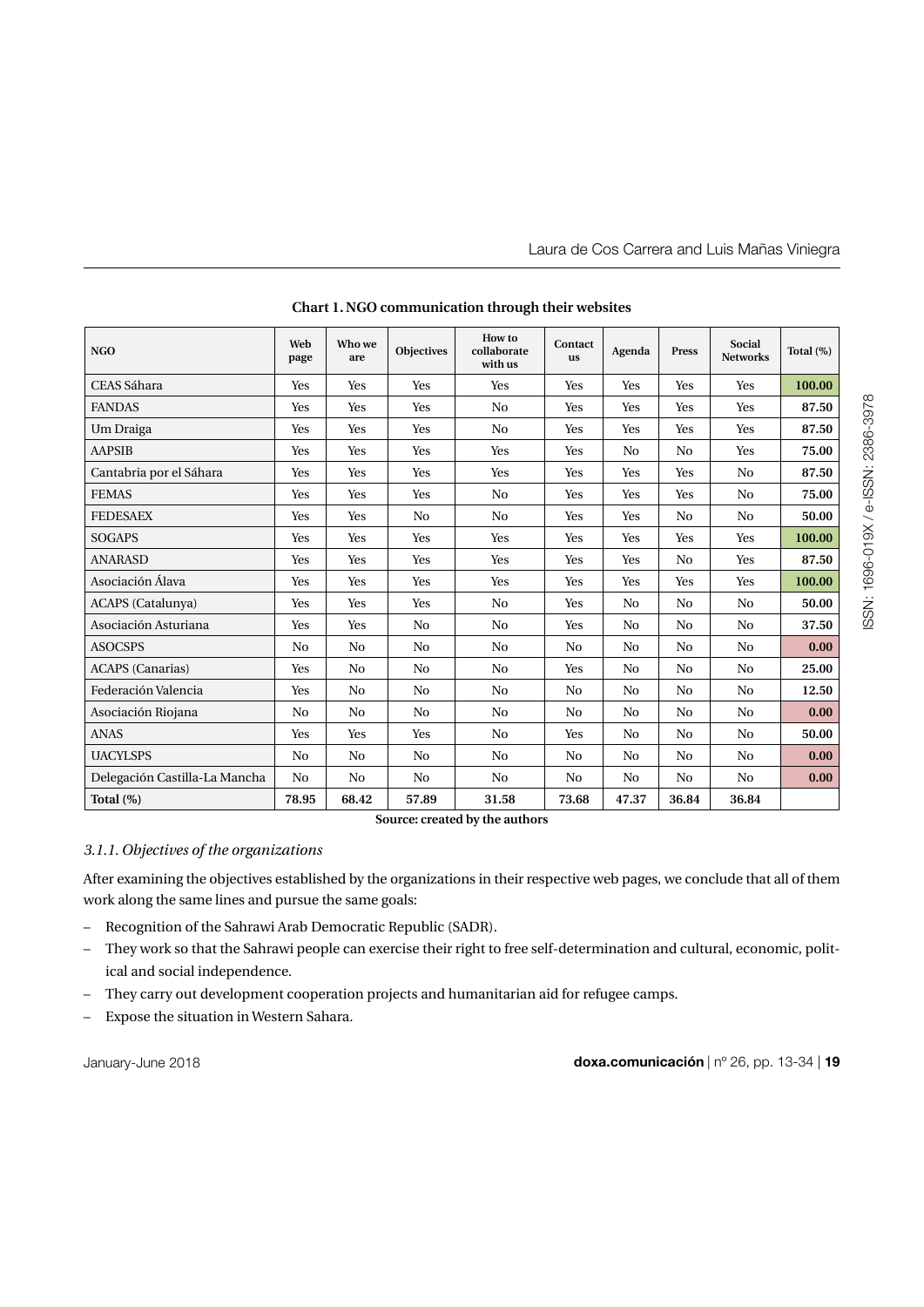– Make known the Sahrawi cause among the population. Sensitize the people and raise awareness through discussion, debates, photographic exhibitions and other activities.

# *3.2. Content analysis of social networks*

A figure of 77.78% of the associations have a Facebook page<sup>1</sup>, 44.44% have a Twitter account, yet only 22.22% are on You-Tube. Given this data, it is clear that Facebook accounts for the majority of the organizations' communications related to Western Sahara in social networks, being that most of the organizations are present on this site. In addition, it has been verified that the accounts are currently active. The associations that use them publish frequently in general and they all show a record of recent activity, so they do in fact use them.

| NGO                     | Facebook     | <b>Twitter</b> | <b>YouTube</b> |
|-------------------------|--------------|----------------|----------------|
| CEAS Sáhara             | Yes          | Yes            | No             |
| <b>FANDAS</b>           | Yes          | No (in disuse) | No             |
| Um Draiga               | No (profile) | Yes            | N <sub>0</sub> |
| <b>AAPSIB</b>           | Yes          | N <sub>0</sub> | Yes            |
| Cantabria por el Sáhara | Yes          | N <sub>0</sub> | N <sub>0</sub> |
| <b>FEMAS</b>            | Yes          | N <sub>0</sub> | No             |
| <b>SOGAPS</b>           | Yes          | Yes            | N <sub>0</sub> |
| <b>ANARASD</b>          | No (profile) | N <sub>0</sub> | N <sub>0</sub> |
| Asociación Álava        | Yes          | Yes            | Yes            |
| Total $(\%)$            | 77.78        | 44.44          | 22.22          |

**Chart 2. Social networks used by the NGOs2**

### **Source: created by the authors**

During the month of February 2017, we analysed all the publications on Facebook (257 in total) of the different associations that have a page on this social network, and we found that 74.71% of them consist of news related to Western Sahara or content created by others but shared on the same page. The figure of 14.01% of the publications are from the NGOs themselves –or external, but that provide something new– and only 11.28% of the publications refer to activities developed by the NGOs. Regarding the frequency of content publications, they are published every three days on average, and all of them are published a minimum of once a week.

 $1$  The criterion to determine if an association uses the social network Facebook is if it has a page. The profile does not count.

<sup>&</sup>lt;sup>2</sup> The "yes" criterion applies when the organization has an account on the social network and uses it. The "No" criterion in parentheses specifies if the organization has an account, but it has not been used for a long time, or it is not oriented to the public (e.g., they have a profile, but not a page).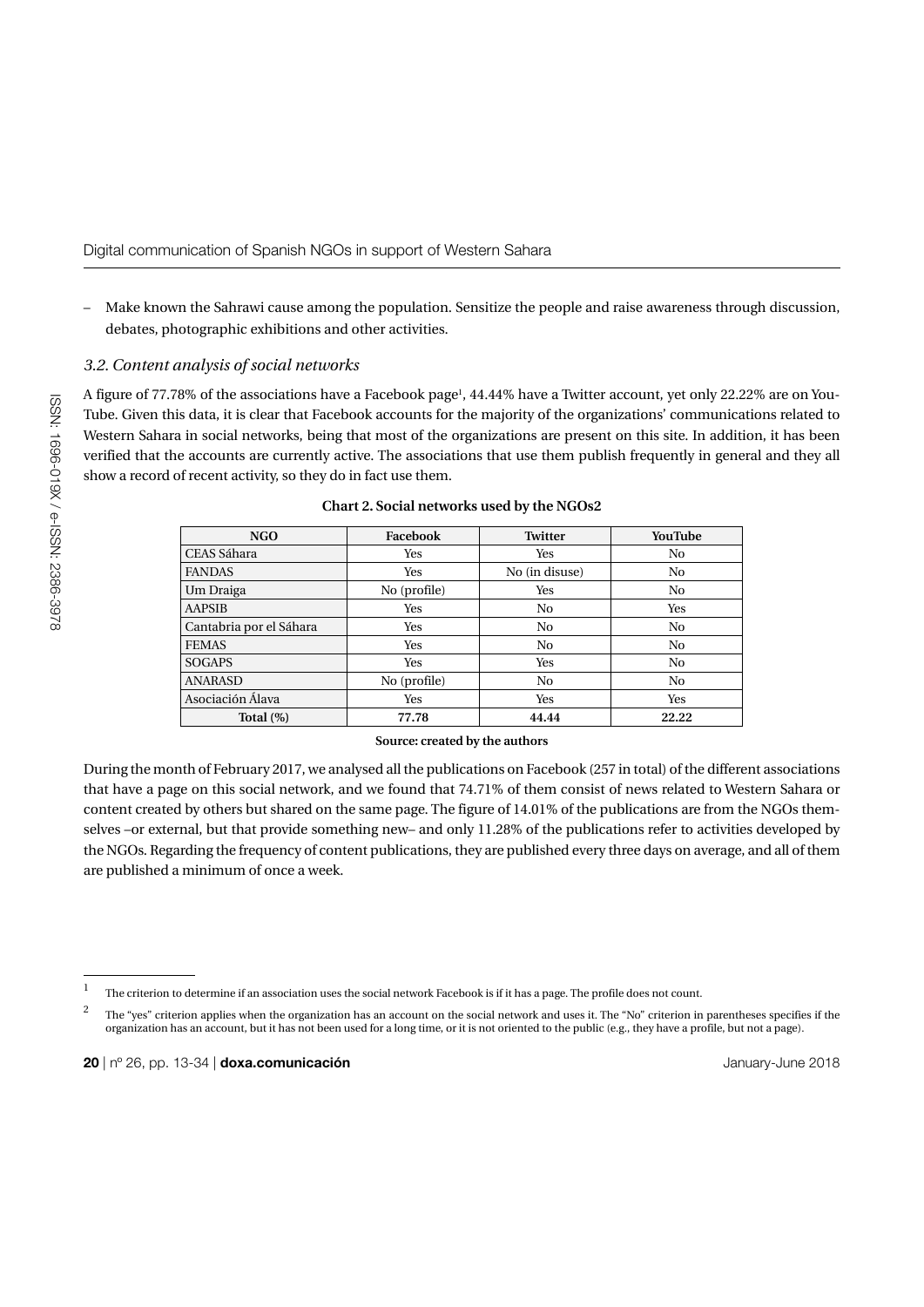| NGO                        | <b>Unaffiliated content</b><br>shared | <b>Activities</b> | NGO self-created/<br>unaffiliated content<br>with contribution | Total<br>publications | Average frequency of<br>publication |
|----------------------------|---------------------------------------|-------------------|----------------------------------------------------------------|-----------------------|-------------------------------------|
| CEAS Sáhara                | $\overline{c}$                        | 2                 | 6                                                              | 10                    | 3.7 days                            |
| <b>FANDAS</b>              | 5                                     |                   | 4                                                              | 10                    | 3.3 days                            |
| <b>AAPSIB</b>              | 15                                    | $\overline{2}$    | 5                                                              | 22                    | 1.7 days                            |
| Cantabria por el<br>Sáhara | 156                                   | 8                 |                                                                | 171                   | Every day                           |
| <b>FEMAS</b>               |                                       | 4                 | 4                                                              | 15                    | 2.7 days                            |
| <b>SOGAPS</b>              | 7                                     | 8                 | 10                                                             | 25                    | 2 days                              |
| Asociación Álava           | ٠                                     | $\overline{4}$    |                                                                | 4                     | 7 days                              |
| Total $(\%)$               | 74.71                                 | 11.28             | 14.01                                                          |                       |                                     |

# **Chart 3. Analysis of Facebook publications that appeared in February 2017**

**Source: created by the authors.**

# *3.3. Communication activities of NGOs regarding Western Sahara*

The initial data of each association demonstrate to us the differences among them with regard to the number of people hired, the partners and volunteers, the funding channels, and finally, in the communication budgets.

|  |  | Chart 4. People, financial sources, and budget communication of the NGOs |  |
|--|--|--------------------------------------------------------------------------|--|
|  |  |                                                                          |  |

| NGO                     | Hired    | <b>Partners</b> | <b>Volunteers</b> | <b>Financial sources</b>                                                         | <b>Budget communication</b> |
|-------------------------|----------|-----------------|-------------------|----------------------------------------------------------------------------------|-----------------------------|
| CEAS Sáhara             | 3        | $\rm No^3$      | No <sup>3</sup>   | Entity membership fees                                                           | 0                           |
| Um Draiga               | $\Omega$ | 180             | 25                | Public Administration: 90 %,<br>Membership fees: 5%,<br>Activities and sales: 5% | 5.820                       |
| Cantabria por el Sáhara |          | 191             | 15                | Membership fees and activities                                                   | 0                           |
| <b>FEMAS</b>            | $\theta$ | 15              | All               | Membership fees                                                                  | 500                         |
| <b>SOGAPS</b>           | 4        | 136             | 70                | Official institutions                                                            | Depends on the year         |
| <b>ANARASD</b>          | 3        | 110             | 30                | No response                                                                      | Scarce                      |
| Asociación Álava        | 5        | 201             | 35                | Public fund 95% and<br>private found 5%                                          | Minimal                     |

**Source: created by the authors.**

<sup>&</sup>lt;sup>3</sup> There are no partners nor individual volunteers. They are the member entities.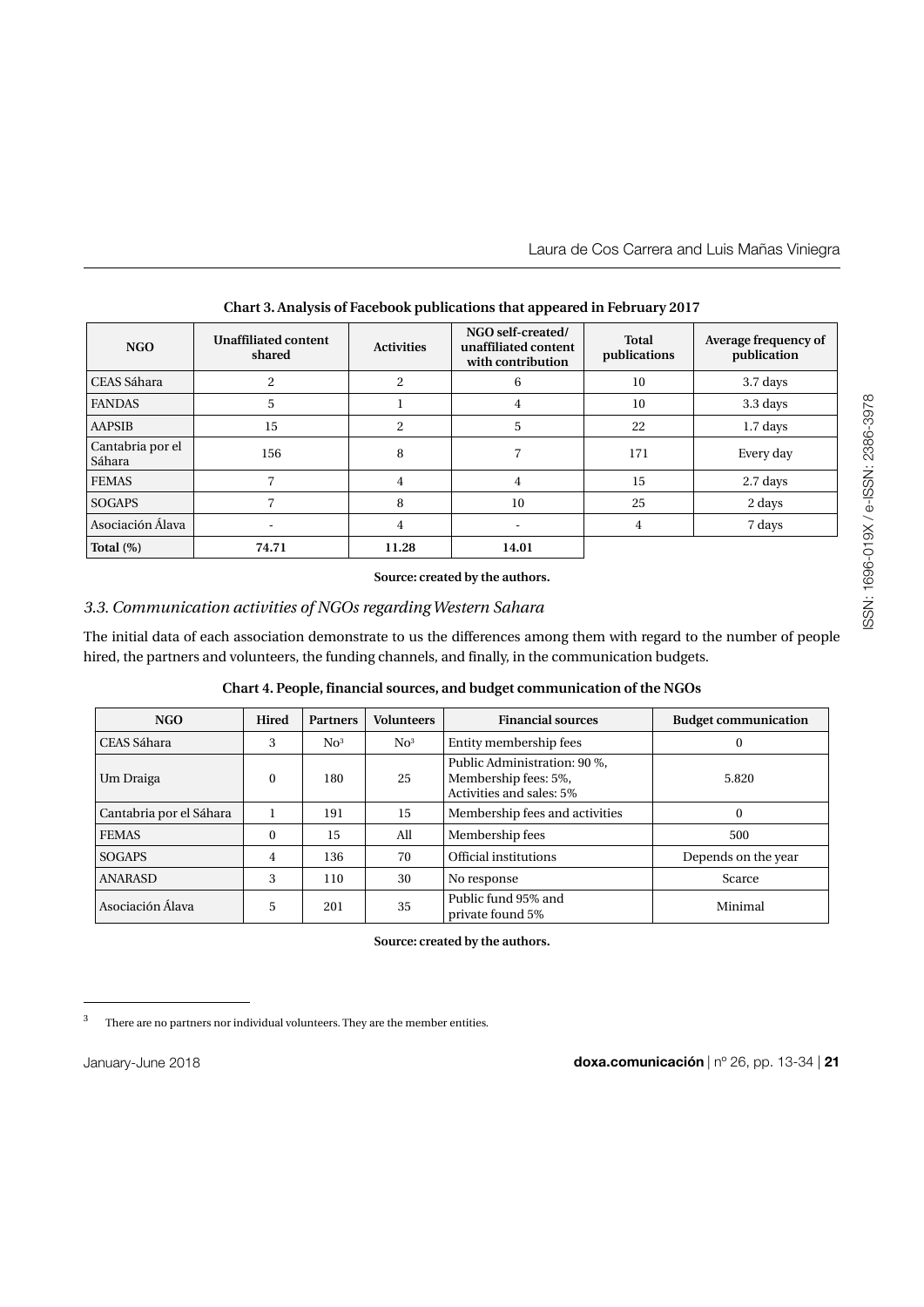#### *3.3.1. Communication*

A figure of 28.57% of the organizations (Um Draiga and SOGAPS) claim to have a specific department for communications, while 42.86% deny having such a department, and the remaining 28.57% did not answer the question in the survey. It is necessary to take into account the professionalism of this department in the associations that have one, and the training of the people who work there.

A figure of 71.43% of the associations do not have a person hired to handle the communication. Only two of the seven associations that responded to the questionnaire have a person in charge of carrying out tasks in this area: one of these people (in Asociación Álava) is an information professional (Degree in Journalism), and the other person has no training in communication (in SOGAPS).

None of the associations has a communication plan published on its website to allow different sectors of the public to learn about it. The figure of 14.29% (one NGO) claims to have a communications plan, but it is not available to the public (SOGAPS), and 71.43% do not have an established communication plan. The remaining association (Álava) includes communication within a Strategic Plan of Education for Social Transformation.



#### **Chart 5. Associations with an established Communication Plan**

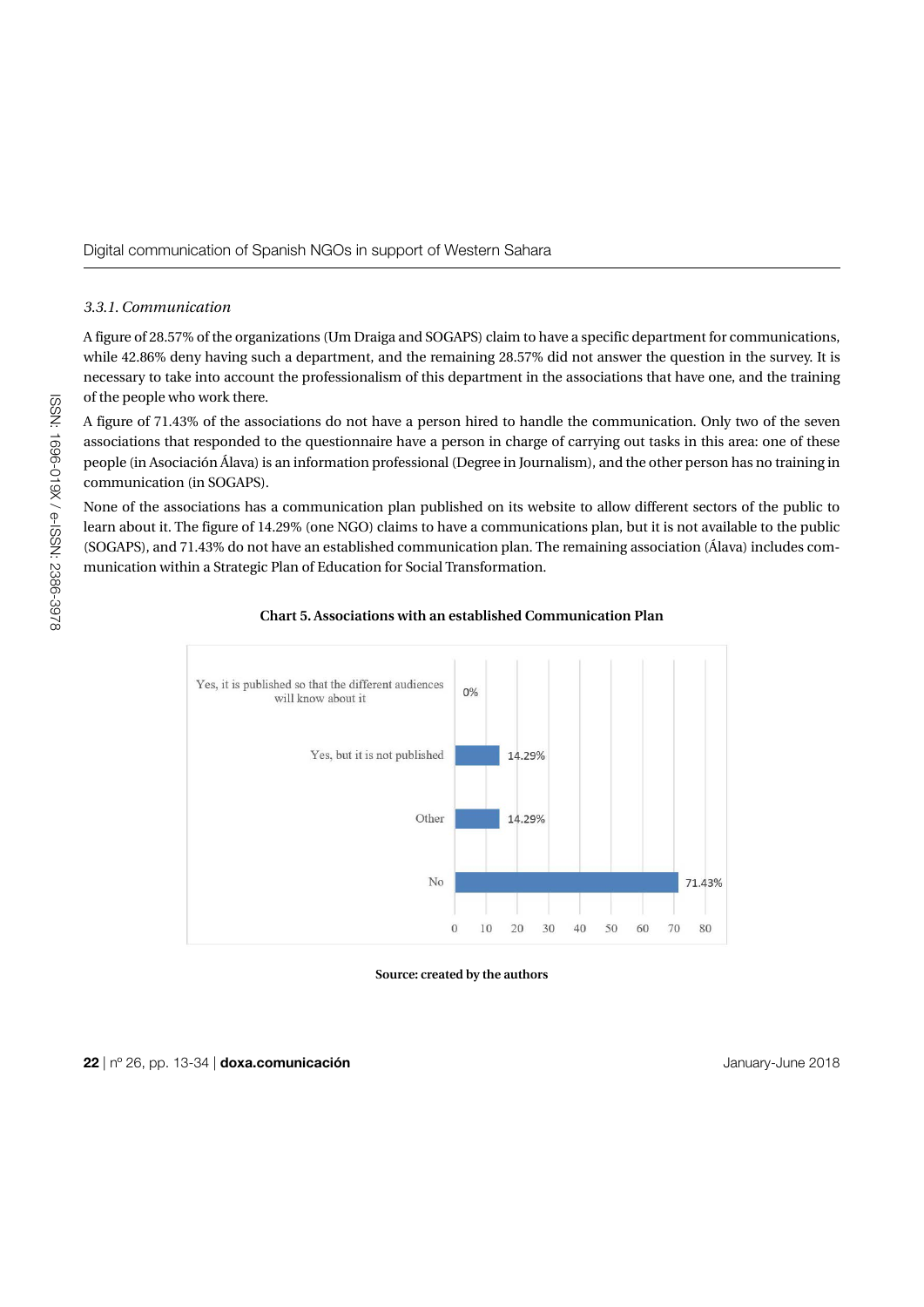Laura de Cos Carrera and Luis Mañas Viniegra

A figure of 100% of associations claim to address society in general, 57.14% focus on internal audiences, and the same percentage (57.14%) address the media. The figure of 42.86% is directed at Administration, and 14.29% to other NGOs. It is clear that the main audience of these associations is civilian society, where they can find supporters, members, volunteers, etc. However, it is striking to see that more entities do not address Administration and the media, as they have a clear position regarding the Sahrawi conflict and they struggle to achieve a change in which these audiences can play a fundamental role. The figure of 71.43% claim to adjust their messages to different audiences to which they are directed, compared to the remaining 28.57%, which do not. It would be necessary to enquire into each of these audiences, as society includes a large number of different audiences.

In spite of the fact that 57.14% of the associations believe that Internet is an essential tool for developing and communicating their work, we assert that 28.57% believe the Internet is just another tool (FEMAS and ANARASD) without greater importance than any other. This is a very high number considering that 80.6% of the population today uses Internet (INE, 2016), and considering the opportunities that Internet implies for these types of entities. These data may be the result of a lack of personnel who are specialized in communication and have sufficient knowledge about the topic.



**Chart 6. The role of Internet for the associations**

**Source: created by the authors**

# *3.3.2. Web page*

All of the NGOs (85.71%), except one that did not respond, claim to have taken into account elements of graphic design when preparing their websites. The figure of 42.86% of pages were designed by a professional graphic designer (14.29%) were hired, 28.57% were volunteers).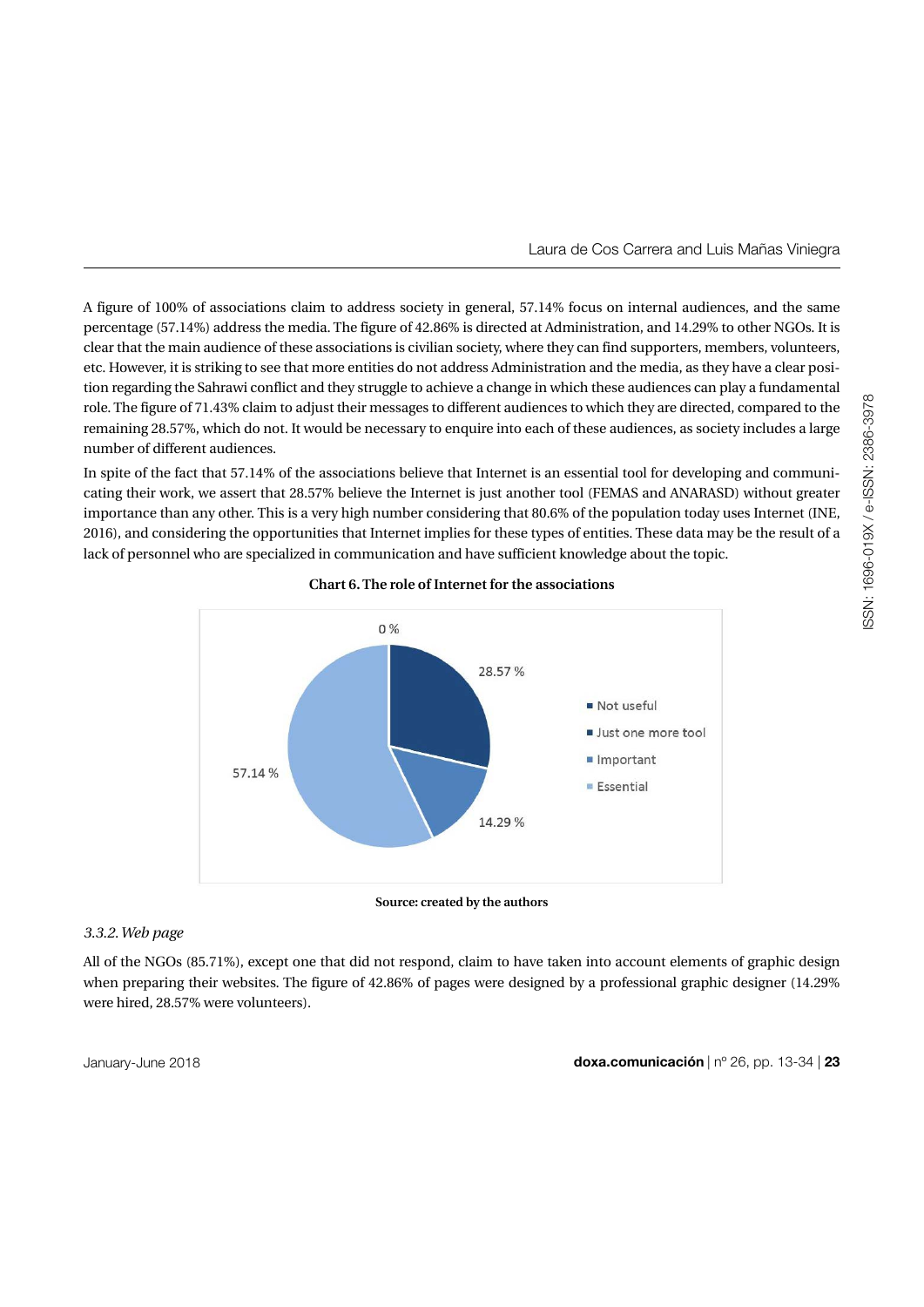Regarding the features of the web pages, the most outstanding was the simplicity of the sites, which was pointed out by 85.71% of the NGOs. It is worth mentioning that SOGAPS, the association from Galicia, marked all of the features, in contrast to ANARASD of Navarra, which did not mark any.

Although 85.71% of the associations claim to have taken into account graphic design criteria when creating the websites, only 28.57% indicated that the page was well designed (SOGAPS and the Asociación Álava). Likewise, only one association marked the 'intuitive' option to refer to its website, an important feature when it comes to facilitating user navigation and increasing visitation time.



**Chart 7. Features of the websites according to the associations themselves**

### **Source: created by the authors**

A figure of 71.43% of the people in charge of maintaining the website are not specialists in this work; only one organization (Um Draiga, 14.29%) claims to have a professional for the site (volunteer). One of the associations said that currently there was no one to maintain the page. The majority (71.43%) do not analyse the traffic of their website or conduct studies on their users. Therefore, as there is no traffic control tool, it is difficult to know where the visits come from, which contents are most popular, the keywords with the best results, etc. Um Draiga and SOGAPS were the ones who indicated that they do, in fact, analyse the points mentioned.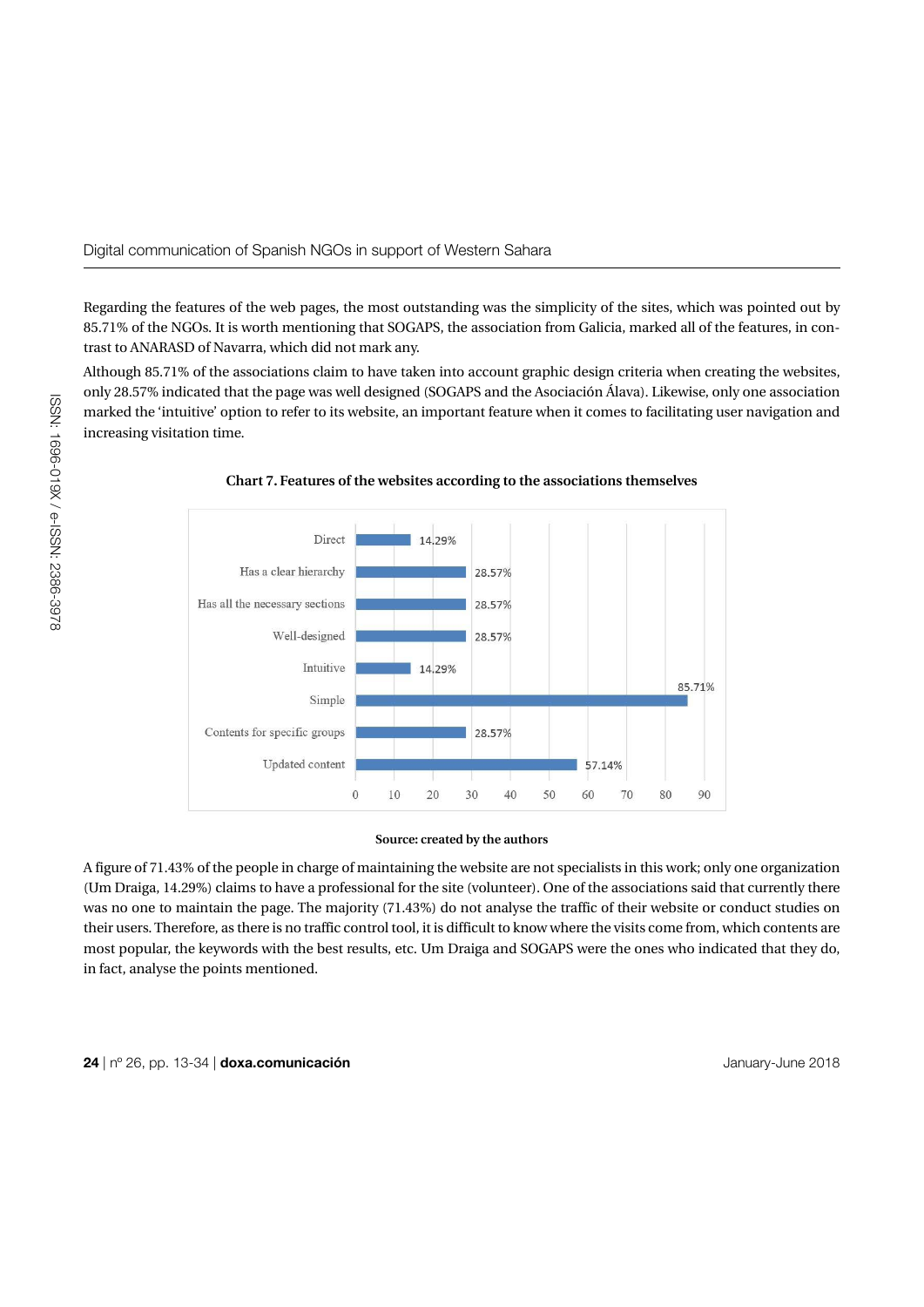Laura de Cos Carrera and Luis Mañas Viniegra

# *3.3.3. Social networks*

To identify the possibilities that associations attribute to social networks, as well as the barriers, fears or inconveniences that they find in their use, we established some open questions to become familiar with their point of view first hand. Discourse analysis provides examples of reiteration in certain answers:

Possibilities:

- To reach a wider audience, directly, immediately (quickly), easily, and without costs.
- Allow interaction with different audiences and facilitate communication.
- Disseminate their work and the cause for which they work.
- Barriers, fears, inconveniences:
- You have to react very quickly, and it requires a lot of time.
- Other obstacles mentioned. Each is for only one association:
	- Imprudent comments, disrespectful.
	- Hacking risks, boycotts, etc.
	- Economic investment is increasingly necessary because social networks favour paid content and hide content of their own organization.
	- None, as long as they are used properly.

The most heavily used social network was Facebook (71.43%) $^3$ , followed by Twitter with 57.14%. Only one NGO has an account on YouTube, and one of the associations does not use any social network at all. These results confirm those obtained in the content data analysis, although the figures are not the same, since not all the NGOs answered the questionnaire.

<sup>&</sup>lt;sup>3</sup> A figure of 100% of the associations said they had Facebook. However, as can be seen in the content data analysis, two of them have a profile but not a page, so they will not appear as users of this social network.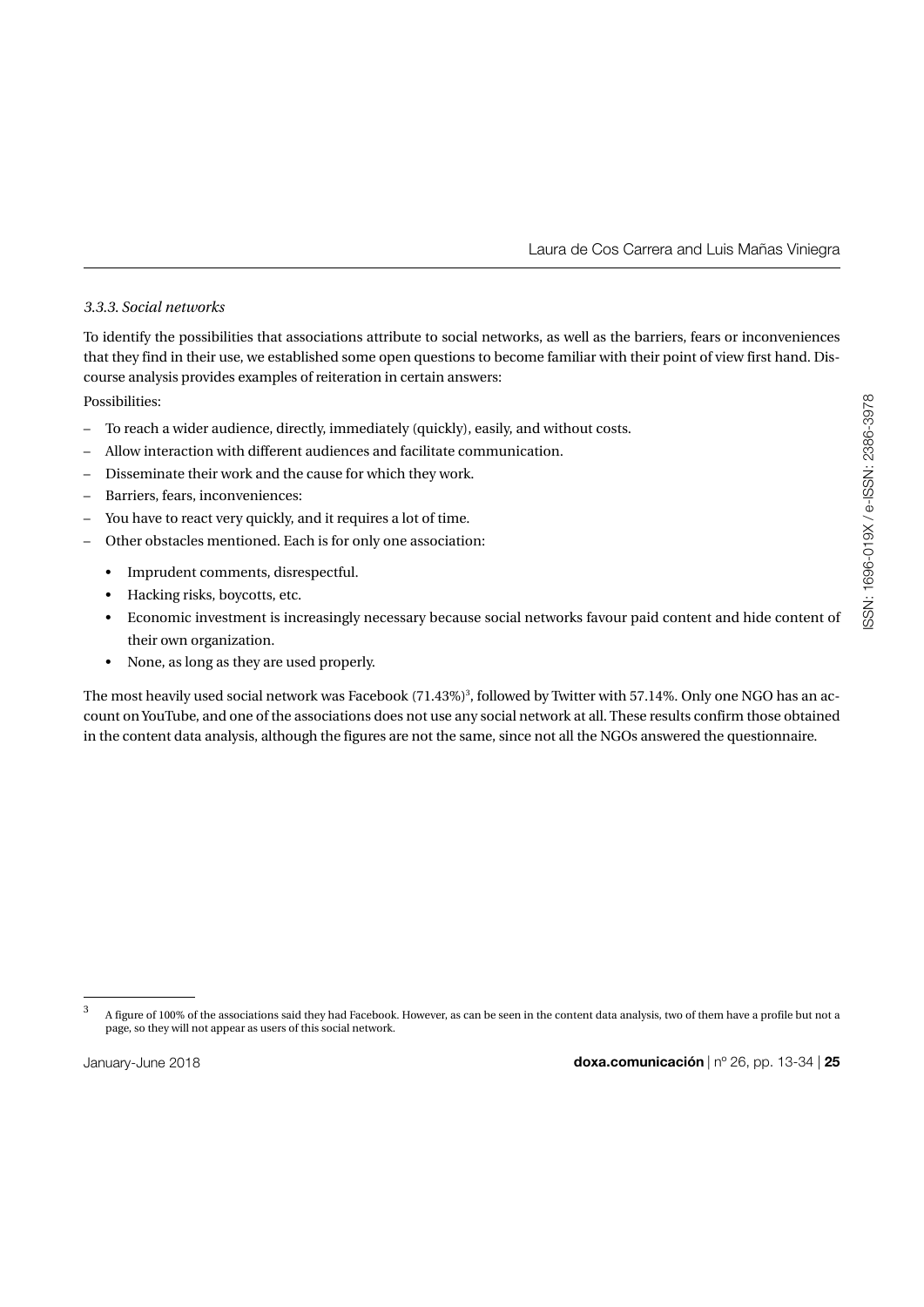

**Chart 8. Social networks of the associations**

#### **Source: created by the authors**

All the NGOs that have an account on social networks, which are mainly Facebook and Twitter, as we have seen, use and update them frequently, as we mentioned in the content analysis: 33.33% daily, 33.33% every two or three days, and the remaining 33.33% at least once a week. 4

None of the associations has a community manager or a person trained for that position. In two of them (33.33%), those responsible for updating social networks were hired to be in charge of communication (SOGAPS and Álava), and in another (16.67%), this function is performed by a person hired, but not in charge of communication. In the remaining 50%, the volunteers of the organization are responsible for updating social networks.

All of the associations that have a Facebook page with the exception of one who did not respond, or in other words, 66.67% of all of them, measure the effectiveness of their messages on social networks. The main indicator for measuring this effectiveness is the number of times that the post is shared (80%), followed by the number of followers, the comments, and the scope of the publications (60%). In third place, we find reactions to the publications and the traffic on the web, with 40% of associations taking this into account, and the number of clicks on the publications (20%). Again, SOGAPS was the only one that marked all of the options.

It is worth noting that only two NGOs (40%) claim to use the reactions option of users (likes, etc.) to observe the effectiveness of their messages on social networks, since this is usually the first thing that is seen in the publications themselves. In addition, we can see how they seem to pay more attention to reach (60%) than to reactions, when the first indicates how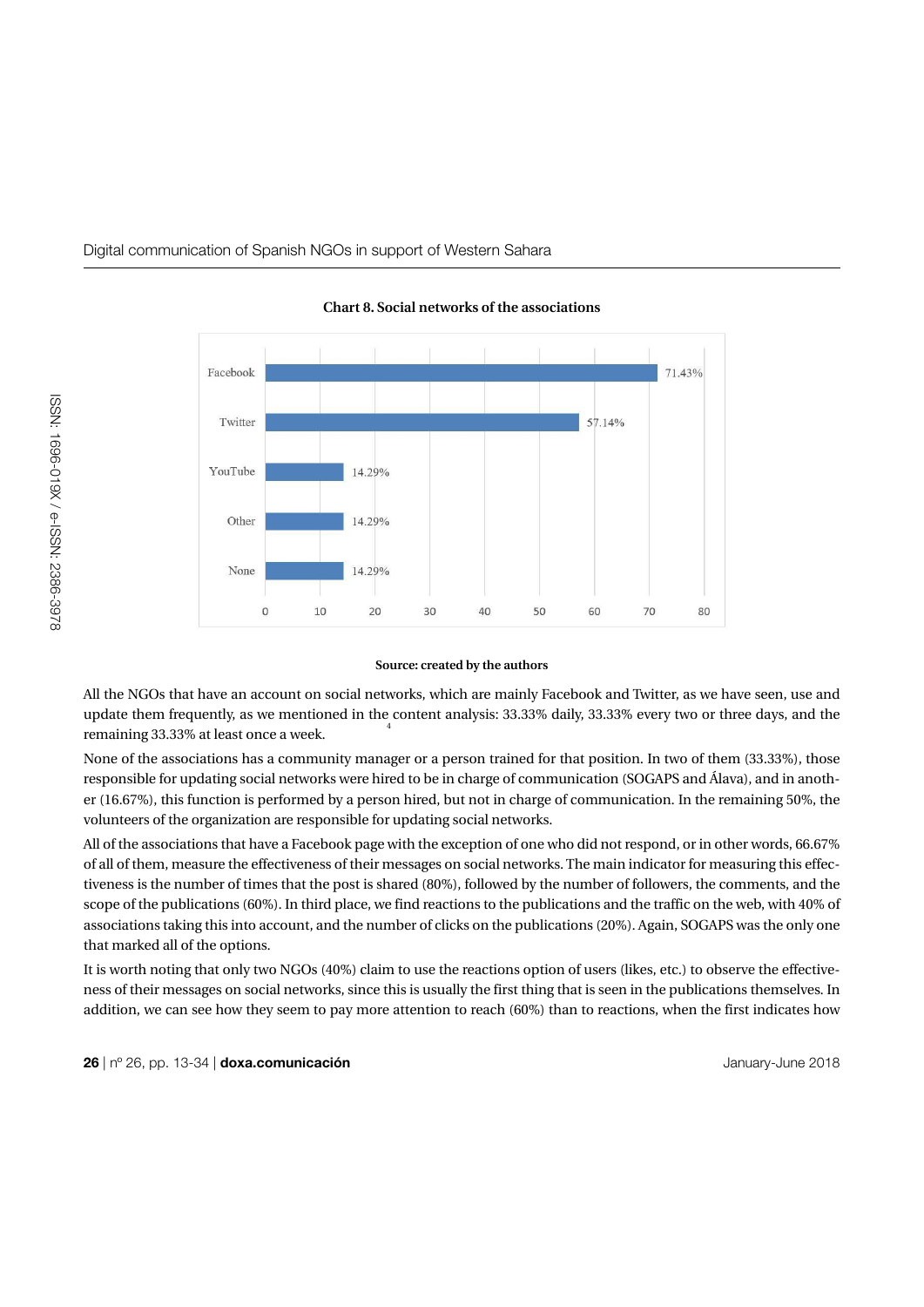many people have received the post or have seen the publication, while the reactions or clicks on the publications (20%) ) infer some interest, so that more importance is placed on the number of people who are reached by the content than on the number of people who are interested in it, although it is true that the interactive sharing also reflects the attractiveness of the publications, and the more times they are shared, the greater the reach.



**Chart 9. Indicators to measure the impact in social networks (of the associations that measure this factor)**

### **Source: created by the authors**

# *3.3.4. Advertising*

With regard to advertising (press, television, radio, Internet, etc.), there is a clear shortage of activity, mainly due to the lack of budget. All of the associations except one (Asociación Álava), who stated that they have not considered the option of advertising because "it does not go with our philosophy", consider that they do not have enough budget, so all of the advertising they do, if they do any at all, is in free spaces, regardless of the medium. We only found one small exception, SOGAPS, which stated that they also pay for advertising in the press.

# *3.3.5. Public relations*

All of the associations carry out press conferences, perform interview management, send press releases, organize events, etc., in order to obtain notoriety or appear in the media. However, most of them (71.43%) do not measure the effectiveness of these actions. The two associations that do measure their effectiveness are Cantabria por el Sáhara (Cantabria for Western Sahara) and Asociación Álava (the Association of Álava).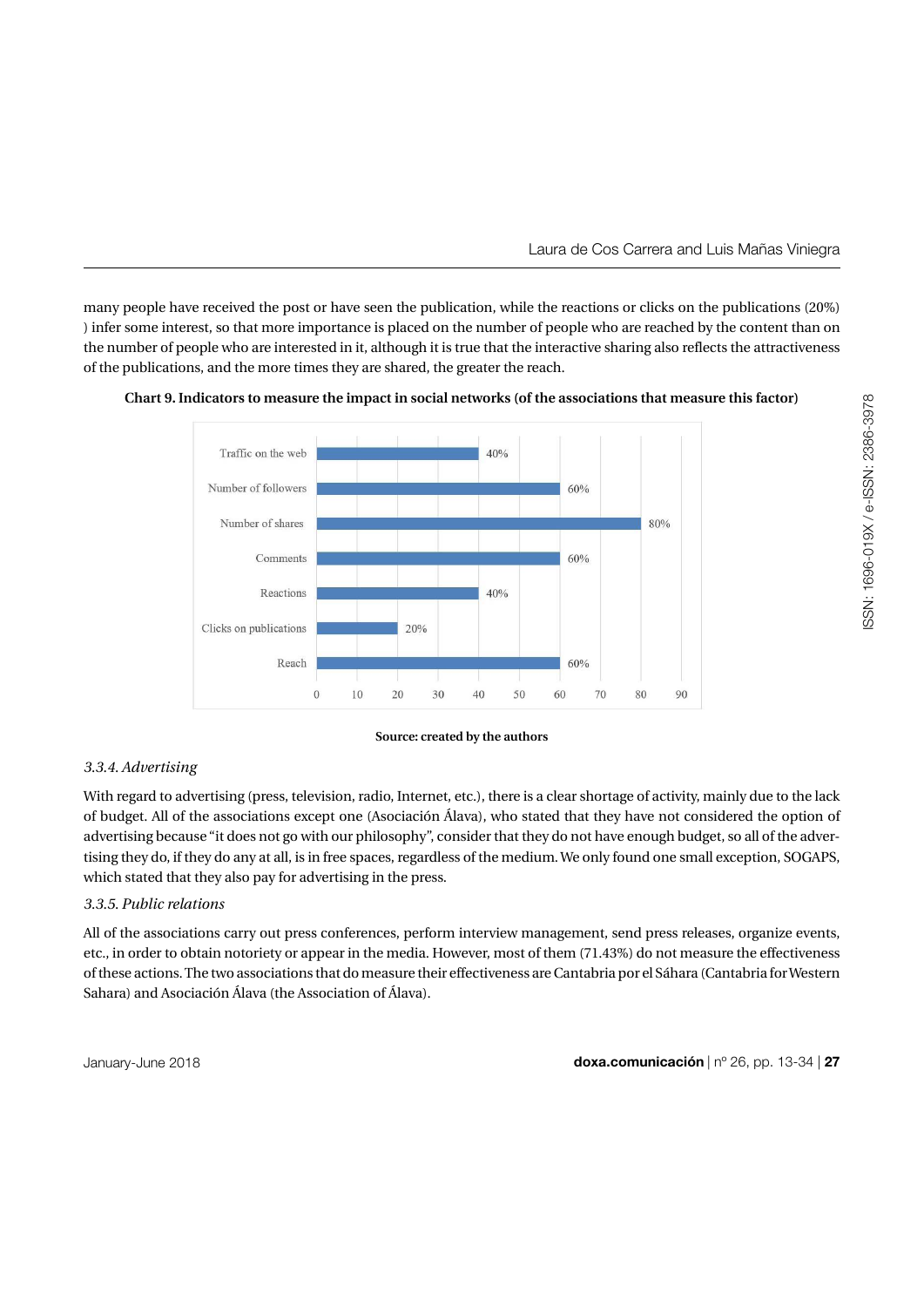More than half of the associations (57.14%) do not carry out sponsorship collaborations with other entities or companies to finance their activities, or at least a part of them.

# *3.4. Self-perception of strengths and weaknesses*

The study finished with a diagnosis of the strengths and weaknesses detected in the communications based on self-perception by the associations themselves.

As for strengths, we find a wide variety of responses, from the associations' own qualities of communication (web page updated and well-designed, possibility of collaborating through the web, etc.), to an association that admits to having no strong points at all. There were also responses that attributed the communicative strength of the entity to external agents (people who collaborate in the dissemination process), or to the prestige of their professional activities. In addition, we see answers that in our opinion do not constitute a strong point, but rather something to be improved: Cantabria por el Sáhara (Cantabria for Western Sahara) considers that the communication on its Facebook page is very good because they update it daily. However, on average it has more than 100 publications per month, which implies saturation.

On the other hand, it seems that the weak points are clearer than the strengths, since the answers are more concise and direct. Some of the points to improve on, according to the associations, would be the following:

- Create their own content.
- Measure the effectiveness of the effort made.
- Staff trained specifically in communication.
- Update the web site.
- Communication aimed at young audiences.
- Create a strategy and a Communication Plan.
- Improve visibility in social networks.

Um Draiga highlights the need for coordination among organizations and their limited capacity to generate content at present:

- "There should be greater coordination among all the webs of Western Sahara so as not to repeat the same communication, and in this way each one of us could focus on a specific aspect of the conflict".
- "On the technical side, all of our webs are low level most of us repeat what is already published".

# **4. Discussion**

Broadly speaking, there is ample difference between what associations do and what they think should be done. We have seen that a minority of NGOs have a communication department (28.57%), have a person hired for these tasks (28.57%), have a communication plan (14.29%), or a web specialist in charge of such a communication plan (14.29%). None of them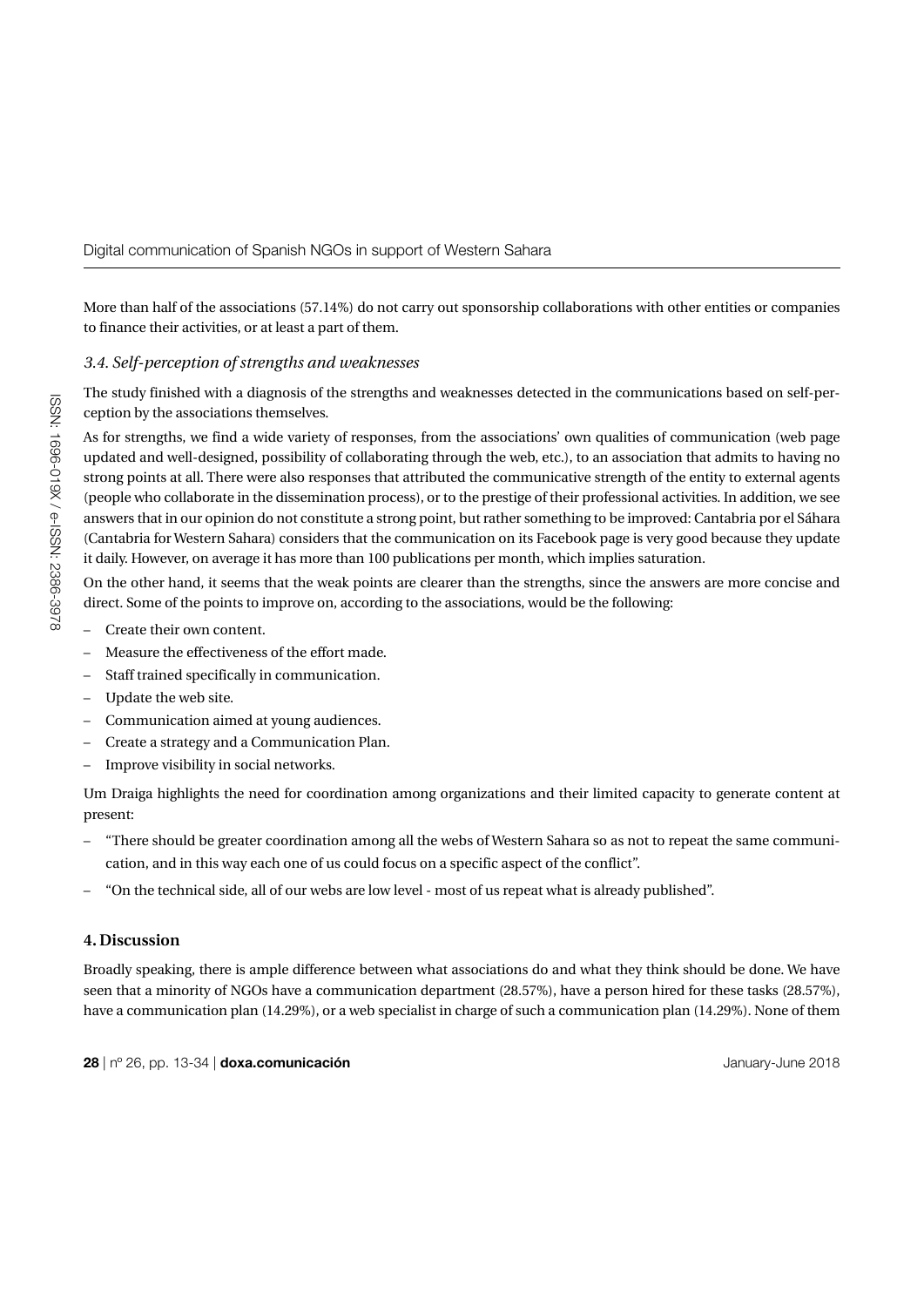Laura de Cos Carrera and Luis Mañas Viniegra

has a community manager or a person trained for that particular position. Only around 14% of Facebook publications consist of content developed by the associations themselves, and only 11% of these show the activities they have developed. A figure of 28.57% of the associations analyse the traffic and users of their page, and that same percentage measures the results of the press releases, press conferences, interviews, etc., that are carried out.

On the other hand, for 57.14%, the Internet is an essential tool. A figure of 71.43% say that they adjust their messages for different audiences, 66.67% of the associations with a Facebook account measure the effectiveness of their messages, and 85.71% have taken into account elements of graphic design when developing their web page.

Although there are aspects in which the effort made by these organizations to carry out adequate communications is obvious, it is also true that a lack of professionalism has been detected, regardless of the causes.

Based on the data collected throughout this research, it has been possible to verify that a large part of the tasks in these organizations are carried out by volunteers, and there are even associations in which all of the people who work for them do so on a volunteer basis by combining it with their usual jobs. Therefore, we assert that the majority do what they can with the resources available to them and the knowledge of those involved.

Many of the insufficiencies found in the communication of NGOs are recognized by these organizations themselves: lack of developing their own content, absence of result measurement, lack of specialized personnel, scarce communication directed at young people, the inexistence of a strategy and communication plan, etc. Therefore, associations are aware, in most cases, of their shortcomings and the difficulties they face, but do not know how to improve in this area.

Despite the fact that new technologies, especially social networks, offer NGOs advantages such as free use or the higher number of people likely to be interested in their content, the associations do not take full advantage of this situation.

Although there are differences between the associations, given the fact that some take better care of their websites than others, some focus more on social networks, offline actions and activities, etc., and despite the fact that there is much room for improvement, based on a comprehensive assessment of all aspects raised in this research, SOGAPS and the Association of Friends of the SADR of Álava are the NGOs that exhibit the greatest determination in their communication efforts, especially those related to new technologies. These are the two associations that have a person hired to handle the communication (one is a professional on the subject, another is not), as well as a strategy for communication, whether it is included in a communication plan or in a strategic plan that encompasses this topic.

Higher performance and a greater number of visits is a consequence of hiring more people, allocating a larger budget to communication, and investing more time (Martín Nieto, 2007: 135). The fact that a person is hired specifically for these tasks necessarily implies a greater number of hours dedicated to such tasks, and consequently better results. In spite of this, a larger budget does not imply better performance, as it must be in line with professionalism. At the beginning of the analysis, it was observed that certain organizations did not allocate a budget for communication, while others did, and yet throughout the investigation it was found that there are associations that work better despite not having a budget, or having one that is lower.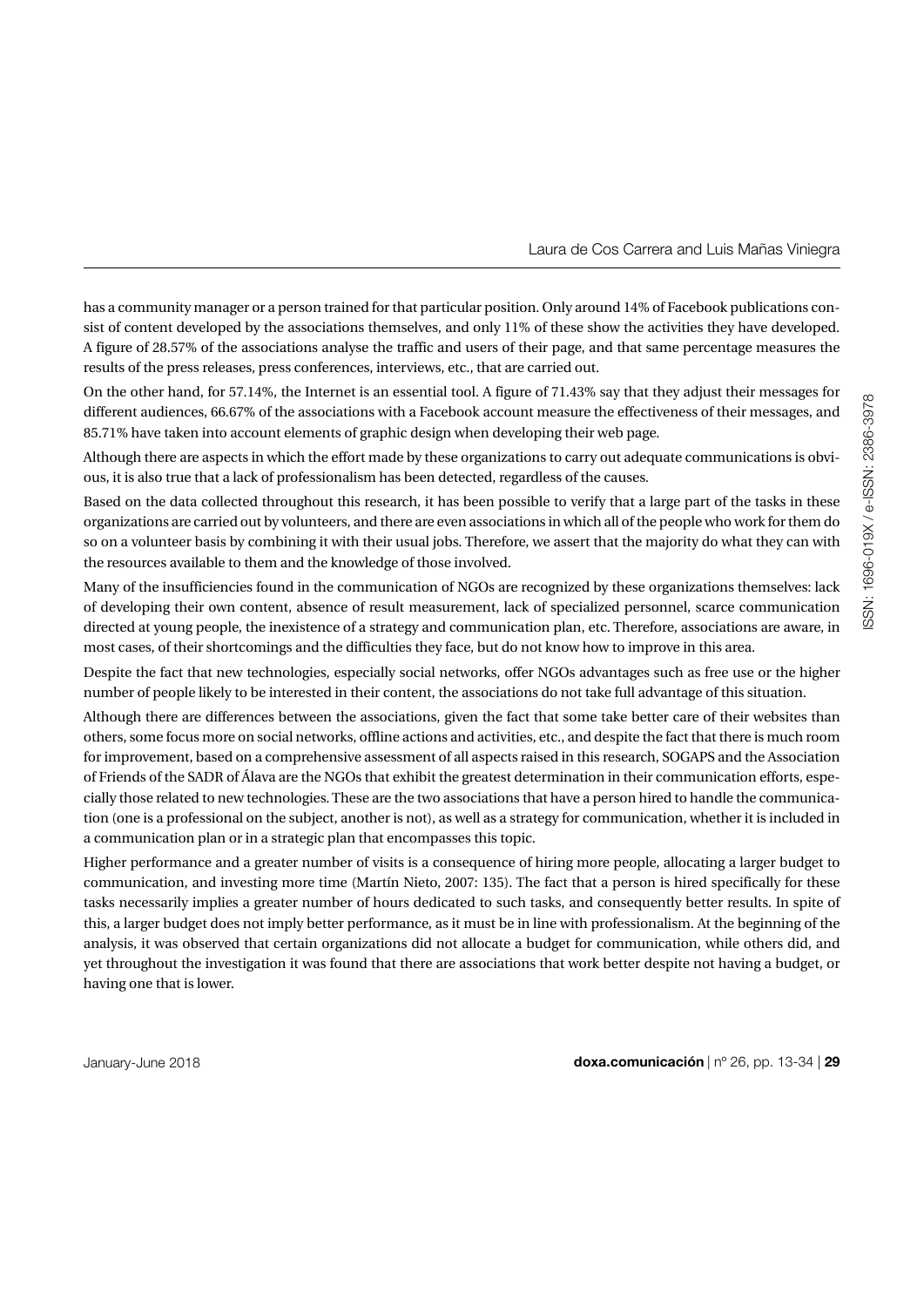Digital communication of Spanish NGOs in support of Western Sahara

If there were a communication professional within every organization, there would be no association that would not know the possibilities offered by the Internet, nor would they be reluctant to use it. It is also important to highlight that one of the main barriers that associations found in the management of social networks is that they require a lot of time and skill to react, something that the hiring of a community manager would solve, since it would include one more task within the management of communication.

In order to maximize the effectiveness of the messages, it is necessary to point out what we want to transmit and what is of interest to our public, thinking in advance about the question of whom we want to direct our message to, why, and through what channels. It is about adapting the message to our target audience to try to reach it in the most efficient way possible.

# **5. Conclusions**

Throughout this investigation, the communication actions of the different Spanish NGOs supporting Western Sahara have been analysed, drawing the following conclusions:

- 1. Ten of the 18 member entities of CEAS Sahara do not meet the minimum requirements to be able to study their communication.
- 2. Only one association (14.29%) has a communication professional hired to perform such functions.
- 3. There is a low level of professionalism in the communication of solidarity associations with Western Sahara in Spain, and there is a need to incorporate professionals in the sector.
- 4. The Internet is an essential tool for 57.14% of the NGOs analysed.
- 5. Associations do not take advantage of the possibilities offered by new technologies. It is necessary that they take greater advantage of these tools, have a well-designed website, and use social networks in a better way in order to exploit their full potential.
- 6. It is essential that organizations define the objectives and strategies to follow in order to establish actions in line with their mission and vision.

Specifically, the following recommendations are offered to the NGOs analysed:

- 1. Join the communication efforts of the different NGOs by standardizing their endeavours through CEAS Sahara, thereby enabling each organization to specify its own messages. The possibility of creating a strategy and a common plan could be considered, in which case it would be necessary to invest more resources, both professional and financial. However, in the long term, better results would be obtained.
- 2. Even though the associations do not dedicate themselves only to raising the awareness of the population, but instead carry out many other types of tasks with regard to Western Sahara (humanitarian, political, etc.), a common strategy is necessary, even if it is implemented individually.
- 3. Carrying out a viral campaign through social networks among all the associations in Spain must be considered, from local to regional, with the collaboration of an agency and professionals in the sector, in order to have an impact in the media. This would allow the organizations to reach a wider audience and increase citizens' knowledge of the subject.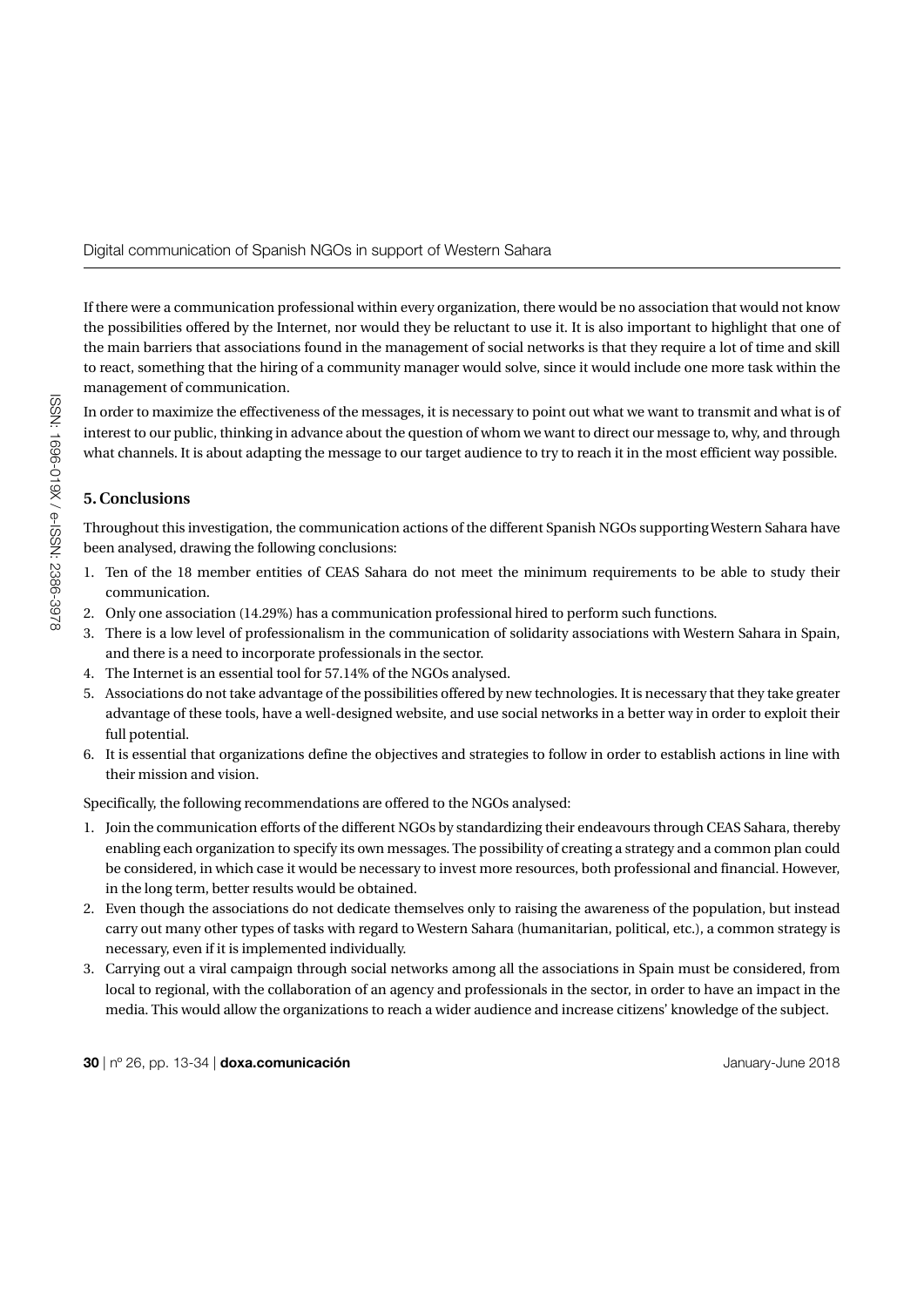As a future line of research, which is already being worked on, these conclusions will be applied to a communication campaign created specifically for an NGO whose social purpose is to help the Sahrawi people. In this way, it will be possible to verify whether the conclusions obtained can be extrapolated to any of the NGOs that share the object of study.

# **6. Bibliographic references**

AAPSIB (s.f.): "Página web corporativa". Disponible en: http://saharaillesbalears.org [Consultado el 10/03/2017].

ACAPS Canarias (s.f.): "Página web corporativa". Disponible en: http://tenerifeconelsahara.blogspot.com.es/ [Consultado el 26/02/2017].

ACAPS Cataluña (s.f.): "Página web corporativa". Disponible en: http://www.acaps.cat/ [Consultado el 26/02/2017].

ACNUR Comité Español (2016): "Refugiados saharauis: 40 años de vida en los campos". Disponible en: http://bit.ly/2qpak6G [Consultado el 15/02/2017].

Amnistía Internacional (2016): "Informe 2015-2016. La situación de los Derechos Humanos en el mundo". Disponible en: http://bit.ly/2s6vU05 [Consultado el 17/02/2017].

ANARASD (s.f.): "Página web corporativa". Disponible en: http://www.anarasd.org/ [Consultado el 10/03/2017].

ANAS (s.f.): "Página web corporativa". Disponible en: http://sahara-navarra-sahara.blogspot.com.es/ [Consultado el 26/02/2017].

Arroyo Almaraz, I. y Baños González, M. (2013): "Tendencias de la comunicación del tercer sector en la web 2.0: Análisis retórico de los tropos". *Icono 14*, v. 11, n. 2, pp. 331-356. Disponible en: https://doi.org/10.7195/ri14.v11i2.556 [Consultado el 05/12/2017].

Arroyo Almaraz, I.; Baladrón Pazos, A. J. y Martín Nieto, R. (2013): "La comunicación en redes sociales: percepciones y usos de las Ong españolas". *Cuadernos.info*, n. 32, pp. 77-88. Disponible en: http://bit.ly/2rriGPq [Consultado el 27/02/2017].

Arroyo Almaraz, I. (2012): "La comunicación social eficiente del Tercer Sector". *Telos*, n. 93, pp. 1-3. Disponible en: http:// bit.ly/2s6nExk [Consultado el 03/03/2017].

Arroyo Almaraz, I. y Martín Nieto, R. (2011): "La utilización de Internet en la comunicación expresiva de las ONG: Estudio exploratorio comparativo entre Argentina y España". *Zer. Revista de Estudios de Comunicación*, vol. 16, n. 31, pp. 243-263. Disponible en: http://bit.ly/1LCfq4R [Consultado el 25/02/2017].

Asociación Asturiana (s.f.): "Página web corporativa". http://aaasahara.blogspot.com.es/ [Consultado el 26/02/2017].

Asociación de Amigos y Amigas de la RASD (s.f.): "Página web corporativa". Disponible en: http://www.saharaelkartea.org/ es/ [Consultado el 10/03/2017].

Bahamonde Silva, X.; García Mirón, S. y Martínez Rolán, X. (2017): "Solidaridad y transparencia digital. Webs y redes sociales de las ONGs españolas de acción social". *El Profesional de la Información*, vol. 26, n. 3, pp. 438-446. Disponible en: https://doi.org/10.3145/epi.2017.may.10 [Consultado el 05/12/2017].

Balas Lara, M. (2011): *La gestión de la comunicación en el Tercer Sector*. Madrid: ESIC.

January-June 2018 **doxa.comunicación** | nº 26, pp. 13-34 | **31**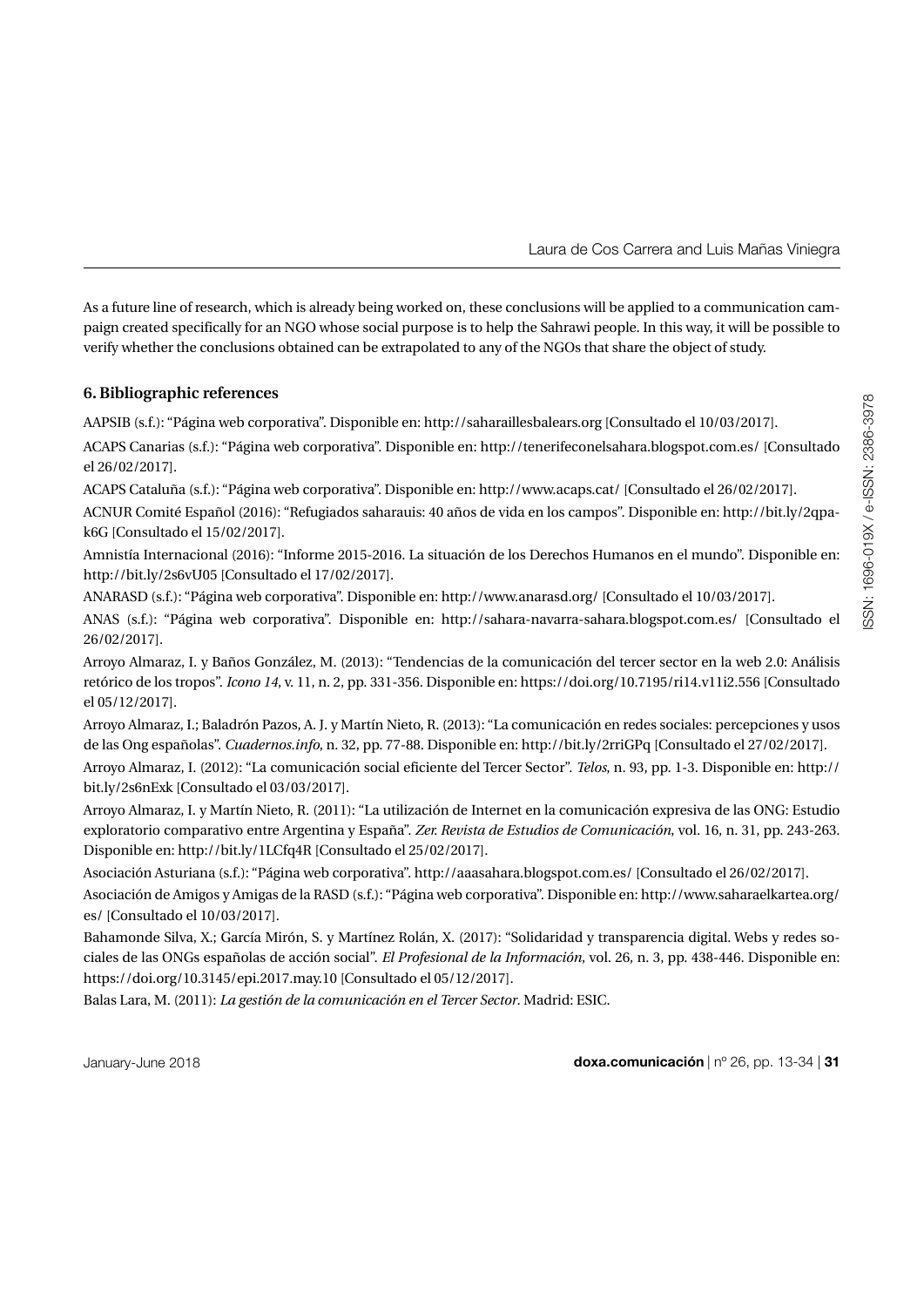- (2008): "El reto de la comunicación del tercer sector". *Revista Española del Tercer Sector*, n. 8, pp. 17-37. Disponible en: http://bit.ly/22kc2mS [Consultado el 10/05/2017].

Baraybar Fernández, A. (2009): "Conectando valores: Las nuevas estrategias de la comunicación online en el Tercer Sector". *Icono 14*, n. 13, pp. 37-55. Disponible en: https://doi.org/10.7195/ri14.v7i2.316 [Consultado el 05/12/2017].

Benavides Delgado, J. (2005): "Nuevas propuestas para el análisis del lenguaje en los medios". *Questiones publicitarias*, vol. 1, n. 10, pp. 13-33.

Bernabé, J. (2001): "Las áreas de comunicación de las ONGD y el trabajo periodístico". *Revista Española de Desarrollo y Cooperación*, n. 7, pp. 127-145.

Cammaerts, B. (2005): "ICT-usage among transnational social movements in the networked society: To organise, to mobilise and to debate", en Silverstone, R. (ed.): *Media, technology and everyday life in Europe: from information to communication*. Aldershot: Ashgate, pp. 73-92. Disponible en: http://eprints.lse.ac.uk/3278/ [Consultado el 05/12/2017].

Cantabria por el Sáhara (s.f.): "Página web corporativa". Disponible en: http://www.cantabriaporelsahara.com/ [Consultado el 10/03/2017].

Cárcar Benito, J. E. (2015): "Las redes y los movimientos sociales ¿una acción colectiva o marketing viral?" *Icono 14*, vol. 13, n. 1, pp. 125-150. Disponible en: https://doi.org/10.7195/ri14.v13i1.744 [Consultado el 05/12/2017].

Carrillo Durán, M. V. (2016): "Importancia del profesional de la información en la dirección de comunicación de las organizaciones". *El Profesional de la Información*, v. 25, n. 2, pp. 272-278. Disponible en: https://doi.org/10.3145/epi.2016.mar.14 [Consultado el 05/12/2017].

CEAS Sáhara (s.f.): "Página web corporativa". Disponible en: http://ceas-sahara.es/ [Consultado el 10/03/2017].

Couldry, N. (2010): *Why voice matters: Culture and politics after neoliberalism*. London: Sage.

De Currea Lugo, V. (2011): "Sahara Occidental: la última de las colonias de África". *Revista Análisis Internacional*, n. 3, pp. 107-117. Disponible en: http://bit.ly/2qtHDEY [Consultado el 13/05/2017].

Diario de Mallorca (2008, 15 de febrero): "Periodistas especializados en el Sáhara denuncian el silencio de los medios de comunicación". *Diario de Mallorca*. Disponible en: http://bit.ly/2rr5Kcl [Consultado el 14/05/2017].

El Confidencial Saharaui (2017, 11 de abril): "Vacaciones en Paz 2017 es el año con menor número de familias de acogida de la historia del proyecto". *El Confidencial Saharaui*. Disponible en: http://bit.ly/2s0nZT5 [Consultado el 14/05/2017].

El Observador (2012): "El muro de la vergüenza marroquí". *El Observador*, n. 52, pp. 40-42. Disponible en: http://bit.ly/1v-3i7av. [Consultado el 14/02/2017].

Entrialgo, M. (2011): *El conflicto del Sáhara en menos de 3.000 palabras*. Oviedo: Coordinadora de ONGD del Principado de Asturias - Conseyu de la Mocedá del Principáu D'Asturies. Disponible en: http://bit.ly/2s0xdyE [Consultado el 10/02/2017].

FANDAS (s.f.): "Página web corporativa". Disponible en: http://www.saharandalucia.org/ [Consultado el 10/03/2017]. Federación Valencia (s.f.): "Página web corporativa". Disponible en: http://amicsaharapaisvalencia.blogspot.com.es/ [Consultado el 26/02/2017].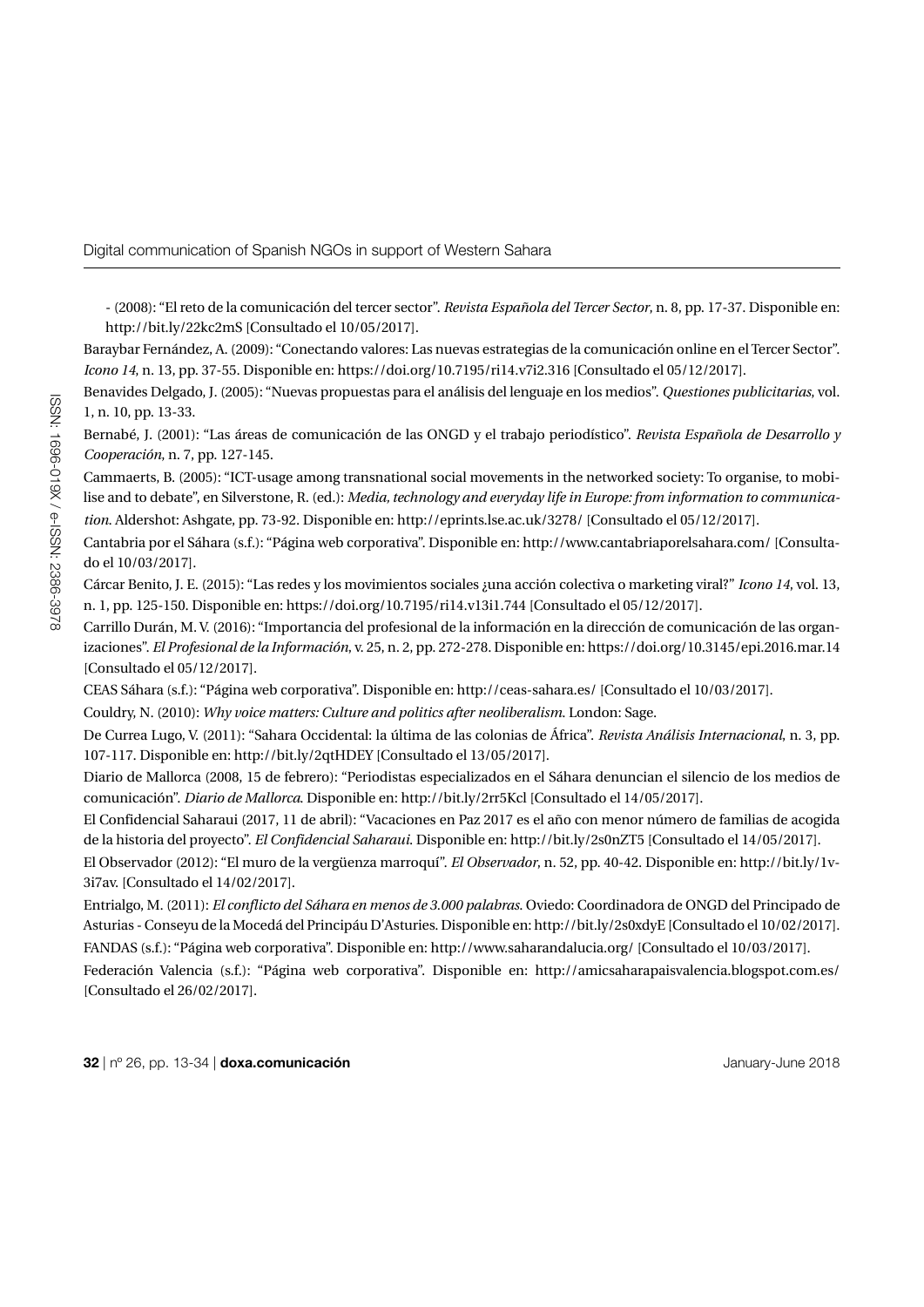FEDESAEX (s.f.): "Página web corporativa". Disponible en: https://www.federacionsaharaextremadura.org/ [Consultado el 26/02/2017].

FEMAS (s.f.): "Página web corporativa". Disponible en: http://www.madridconelsahara.org/ [Consultado el 10/03/2017]. Fundación Esplai (2002): *El Tercer Sector visto desde dentro. La renovación de las ONGs y los retos de la exclusión social*. Barcelona: Fundación Esplai.

Fundación un Sól Món (2002): ¿Conectadas? Las ONG españolas en la Red. Barcelona: Fundación un Sól Món. Disponible en: http://bit.ly/2qpyfD2 [Consultado el 12/05/2017].

García Galera, M. C.; del Hoyo Hurtado, M. y Fernández Muñoz, C. (2014): "Jóvenes comprometidos en la Red: El papel de las redes sociales en la participación social activa". *Comunicar*, vol. 22, n. 43, pp. 35-43. Disponible en: https://doi. org/10.3916/C43-2014-03 [Consultado el 05/12/2017].

García Galera, M. C. y del Hoyo Hurtado, M. (2013): "Redes sociales, un medio para la movilización juvenil". *Zer*, v. 18, n. 34, pp. 111-125. Disponible en: http://www.ehu.eus/zer/hemeroteca/pdfs/zer34-06-garcia.pdf [Consultado el 05/12/2017].

González Luis, H. (2006): *Estrategias de comunicación en las ONG de desarrollo. Departamentos, funciones e impacto en los medios*. Madrid: CIDEAL. Disponible en: https://doi.org/10.13140/2.1.1694.6560 [Consultado el 05/12/2017].

Herranz de la Casa, J. M. (2010): *La comunicación y la transparencia en las organizaciones no lucrativas*. Madrid: Universidad Complutense de Madrid. Disponible en: http://bit.ly/2qm0LJH [Consultado el 14/03/2017].

Latorre Tapis, X. (2001): "El marketing aplicado a las ONGD: Coherencias e incoherencias en relación con la educación para el desarrollo". *Comunicar*, vol. 9, n. 16, pp. 103-114. Disponible en: https://www.revistacomunicar.com/index.php?contenido=detalles&numero=16&articulo=16-2001-16 [Consultado el 05/12/2017].

Lema Blanco, I.; Rodríguez Gómez, E. F. y Barranquero Carretero, A. (2016): "Jóvenes y tercer sector de medios en España: Formación en comunicación y cambios social". *Comunicar*, vol. 24, n. 48, pp. 91-99. Disponible en: https://doi.org/10.3916/ C48-2016-09 [Consultado el 05/12/2017].

Lim, M. (2012): "Clicks, cabs and coffee houses: Social media and oppositional movements in Egypt, 2004-2011". *Journal of Communication*, n. 62, pp. 231-248. Disponible en: https://doi.org/10.1111/j.1460-2466.2012.01628.x [Consultado el 05/12/2017].

Marí Sáez, V. M. (2016): *Comunicaciones interrumpidas*. Madrid: PPC.

Marquina Arenas, J. (2012): *Plan social media y community manager*. Barcelona: UOC.

Martín Beristain, C. y González Hidalgo, E. (2012): *El oasis de la memoria. Memoria histórica y violaciones de Derechos Humanos en el Sáhara Occidental (Tomo I)*. Bilbao: Hegoa.

Martín Nieto, R. (2007): "La comunicación web de las ONGD". *Signo y pensamiento*, v. 26, n. 51, pp. 130-136. Disponible en: http://bit.ly/1DX9q5C [Consultado el 26/02/2017].

Montoliu y Riu, L. (2012): "Las ONG en la Red. Análisis de la presencia, la interactividad y la participación en Internet de las entidades del tercer sector catalán". *AE-IC*. Disponible en: http://bit.ly/2qYItgl [Consultado el 13/05/2017].